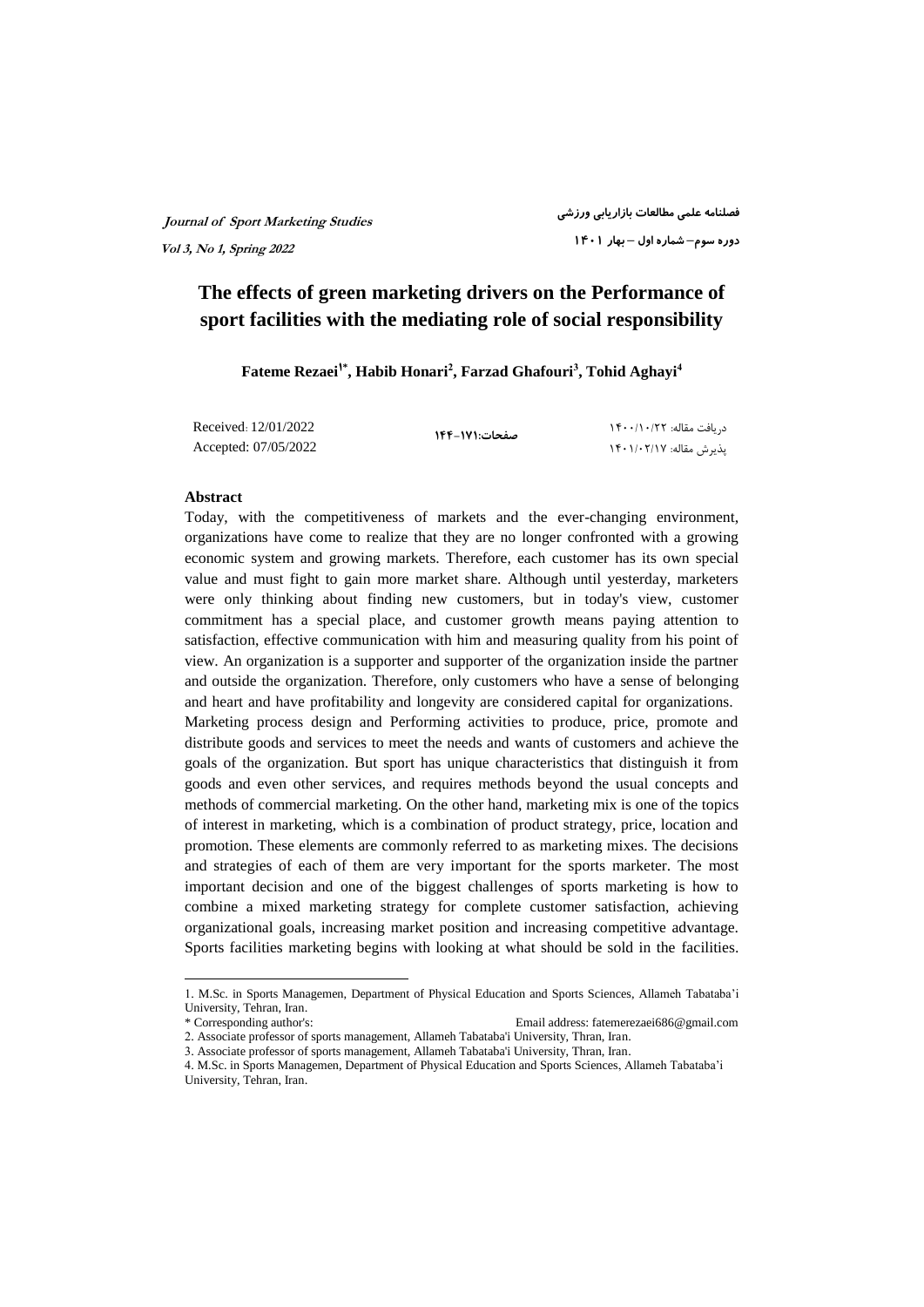# **فصلنامه علمی مطالعات بازاریابی ورزشی دوره سوم، شماره اول ، بهار 1۴۰1 1۴5**

Sports facilities have two types of products for sale: experiences and goods. Experiences may include enjoying a race or activity in a magnificent place, these experiences are difficult to price; However, it is very valuable for some people. Goods may include food, playgrounds, and venues themselves. Before creating a marketing plan, a list of places marketing assets should be prepared that includes a review of all the experiences and products that can be sold or offered. It is also important to know what is involved in marketing. Green marketing Environmental marketing includes all activities designed to create and facilitate exchanges in order to satisfy human needs and wants, so that these needs and wants are met with the least harmful and destructive effects on the environment. To be In other words, green marketing refers to the development and improvement of pricing, promotion and distribution of products that do not harm the environment. The green marketing mix describes environmental efforts, design, promotion, pricing and distribution of products that do not harm the environment.Therefore, in order to achieve these goals, every organization must assume responsibilities towards the community. Corporate social responsibility is a set of duties and responsibilities that an organization must fulfill in order to maintain, care for and help the community in which it operates. In general, what jobs give back to society It also introduces corporate social responsibility as the voluntary and economic, legal and ethical expectations that society has of organizations at all times. From an individual and human perspective, social responsibility is a set of activities that an individual performs not only for the purpose of the job, but also to serve the community and on a larger scale to the community. Organizations today need to continuously improve their performance in order to survive and thrive in a competitive environment. Improving individual and organizational performance is the key to success in competition. Performance is defined as efficiency and effectiveness because effectiveness refers to the extent to which goals are achieved, and efficiency refers to how resources are used economically to achieve goals, they can be considered two important dimensions. Know the performance. That is, both internal causes (efficiency) and external causes (effectiveness) for specific parts of performance can exist. Hence, performance is a function of the efficiency and effectiveness of the activities performed

Proper performance of the organization indicates the ability of actors and processes of the organization to meet organizational goals. Organizational performance is derived from the philosophy of the organization and the satisfaction of stakeholders and customers of the organization is completely affected by it. The concept of organizational performance is widely used to integrate the activities of the organization to achieve strategic and long-term achievements while controlling daily activities. It also contributes to continuous improvement and comprehensive development. Lorsch and Lawrence have concluded that performance is not only related to the action of individual characteristics, but also to the organization and the environment. Individuals, even with maximum motivation and all the necessary skills, may not be effective unless they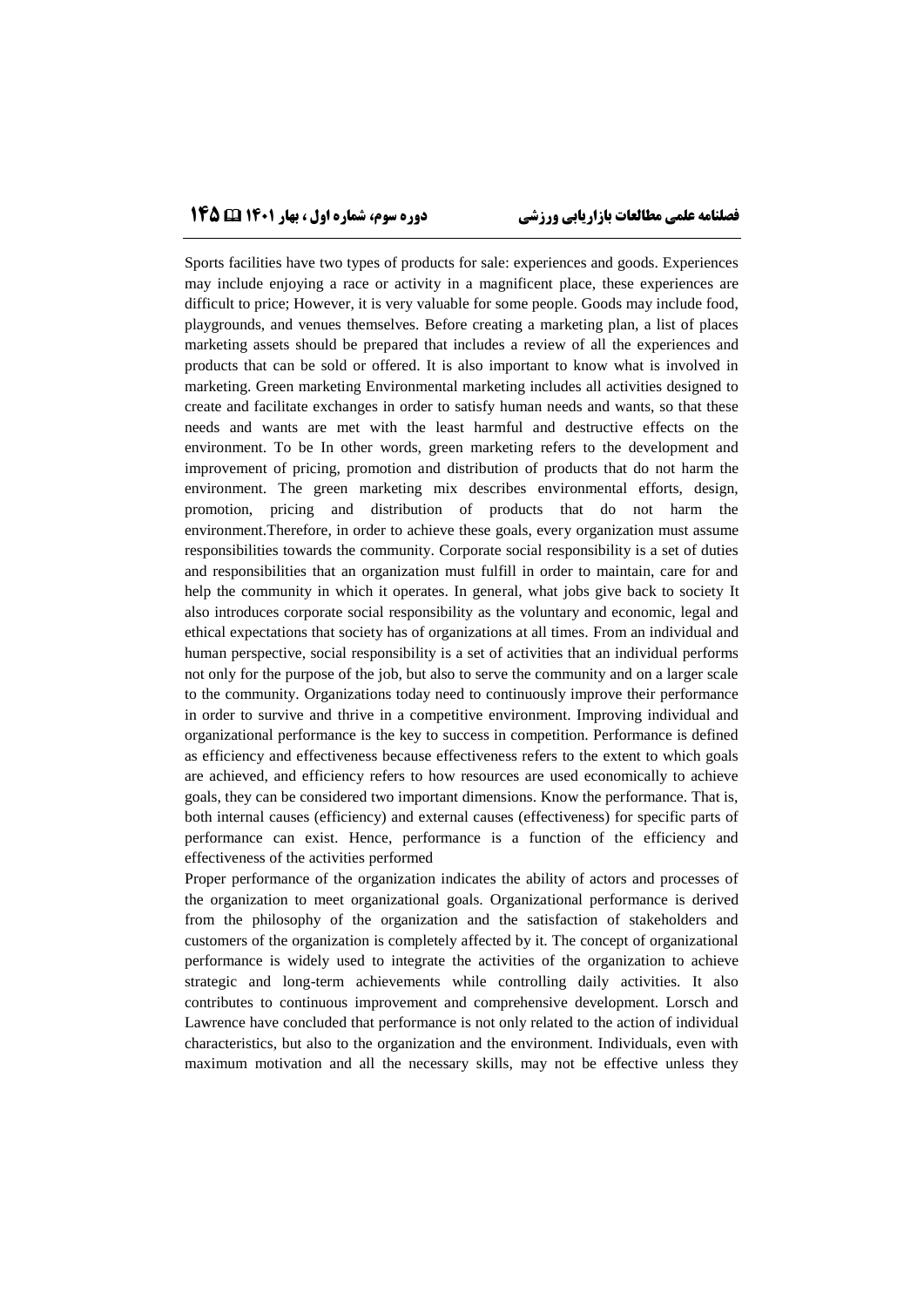receive the support and guidance the organization needs and their work is compatible with the needs of the organization and their environment.

Considering that the importance of marketing in order to develop various institutions in a practical and experimental way has always been emphasized, but this issue has always been neglected in the country's sports business environment, while the development of marketing in sports institutions. It can significantly improve their performance and enable the sports community to avoid wasting time and money by understanding the needs and wants of the audience and thus generating more revenue for the organization, accountability and initiative in the organization, recognizing competitors and Be ahead of the competition. Marketing can also increase stock prices, hire insurance members and attract and increase the income of athletes and the like. Sports venues are places of comfort and health for many people in the community. If these spaces do not meet the required standards and environmental standards are not observed in them, on the one hand, it will cause harm and physical danger to the participants and on the other hand, the number of participants is increasing day by day for safety. The lack of environment will be reduced, and as a result, in such a situation, we will face a sedentary society and unhealthy citizens, which will have many negative consequences for individuals and society, and will impose heavy costs on the government in the future. Appeared Considering the above, it seems that green marketing stimuli can directly and indirectly mediate the performance of Tehran's university facilities through social responsibility.

A descriptive-correlational design was employed on this study, following an applied approach. Two standard questionnaires of social responsibility and business performance and one researcher-made questionnaires of green marketing were used for this study. The validity of the questionnaire was confirmed by 10 experts. The reliability coefficients of the questionnaires are business performance (0.76), green marketing (0.78), social responsibility (0.89). The statistical population under study included the head and staff of the physical education department of universities in Tehran. According to the research approach, sampling was stratified and included 4 people. Spss 25 and Amous 24 were used for statistical analysis. The results showed that legal obligations have a significant positive effect on the performance of sports facilities in Tehran public universities (B = 0.353, Sig = 0.001, t = 3.787). Green advertising has a significant positive effect on the performance of sports venues ( $B = 0.138$ ,  $Sig = 0.015$ ,  $t = 2.503$ ) but social responsibility has not played a mediating role in the relationship between green marketing and the performance and sustainable development of places. The research results showed that, it can be stated that more attention is given by the officials and staff of the Universities of Physical Education to the legal responsibilities in their field of work, as well as the promotion of programs and services electronically, as opposed to paper advertising no adverse effects on the environment it improves the performance of college sport facilities.

**Keywords:** Green marketing, Social Responsibility, Performance, Sport Facilities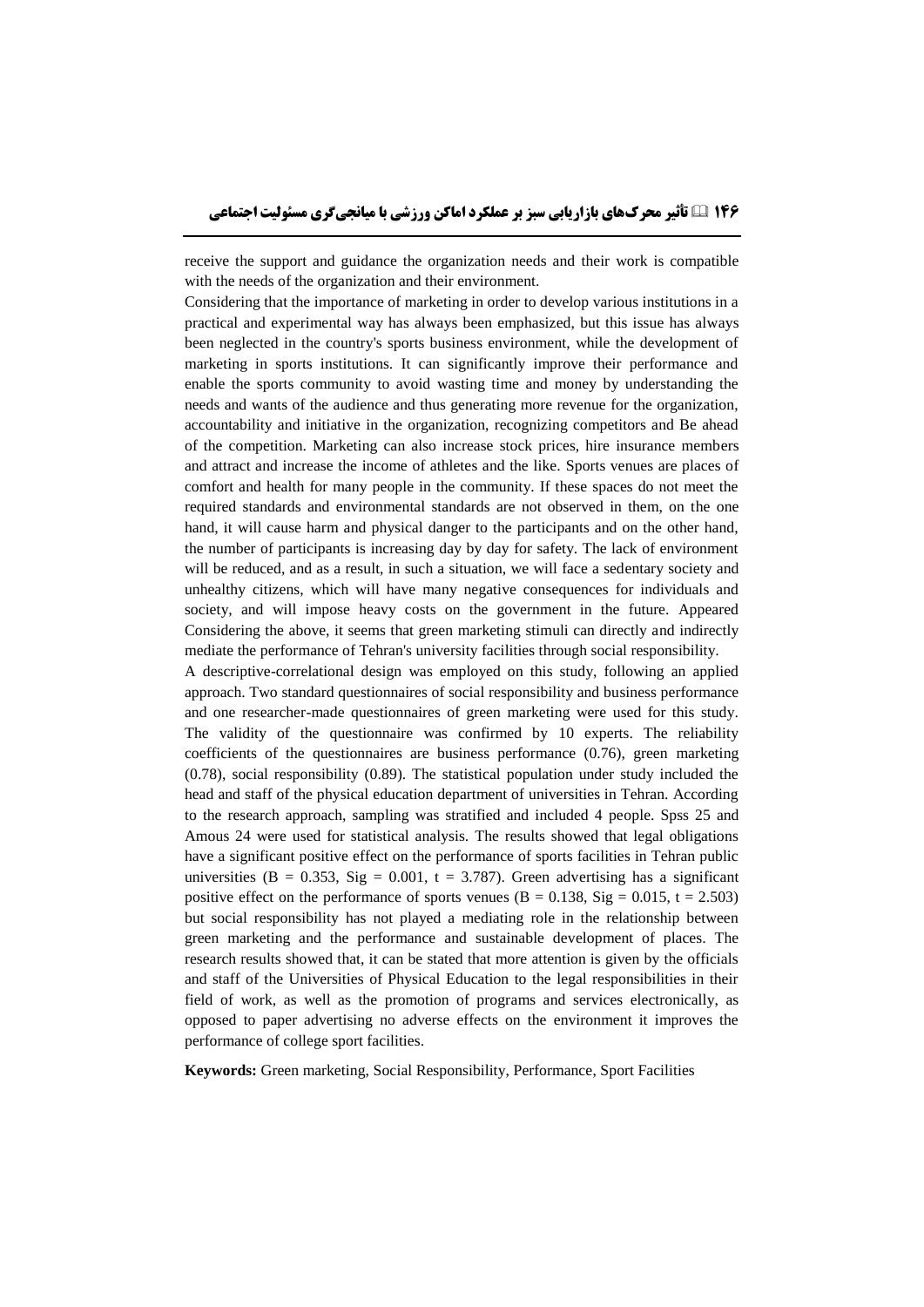$\overline{a}$ 

# **تأثیر محرکهای بازاریابی سبز بر عملکرد اماکن ورزشی با میانجیگری مسئولیت اجتماعی**

**، توحید آقایی \*1 ، حبیب هنری،<sup>2</sup> فرزاد غفوری<sup>3</sup> فاطمه رضائی 4**

#### **چکیده**

هدف از پژوهش حاضر بررسی تأثیر محرکهای بازاریابی سبز بر عملکرد اماکن ورزشی با میانجی- گری مسئولیت اجتماعی است. روش پژوهش توصیفی- همبستگی و از نوع کاربردی است. جامعه آماری مورد مطالعه در این پژوهش شامل مدیران و کارمندان اداره تربیتبدنی دانشگاههای شهر تهران است و 69 نفر بهصورت تصادفی خوشهای و بر اساس جدول مورگان بهعنوان نمونه انتخاب شدند. برای انجام این پژوهش از دو پرسشنامه استاندارد مسئولیت اجتماعی و عملکرد کسبوکار و پرسشنامه محقق ساخته بازاریابی سبز استفاده شد. دادههای تحقیق با آزمون همبستگی پیرسون، رگرسیون خطی چندگانه به روش همزمان و رگرسیون خطی ساده در نرمافزار آماری SPSS تجزیهوتحلیل شد. نتایج نشان داد تعهدات قانونی بر عملکرد اماکن ورزشی دانشگاههای دولتی تهران اثر مثبت معناداری دارد)0/353=B، 0/001=Sig، 3/787=t)، همچنین تبلیغ سبز بر عملکرد اماکن ورزشی )0/138=B، 0/015=Sig، 2/503=<sup>t</sup> )اثر مثبت معناداری دارد. بنا بر نتایج پژوهش میتوان بیان نمود که توجه هرچه بیشتر مسئوالن و کارکنان اداره تربیتبدنی دانشگاهها به مسئولیتهای قانونی در حیطه کاری خود و همچنین تبلیغ برنامهها و خدمات بهصورت الکترونیک که در مقایسه با تبلیغات کاغذی اثر سوئی برای محیطزیست ندارد؛ باعث بهبود عملکرد اماکن ورزشی دانشگاه میشود.

**واژگان کلیدی:** بازاریابی سبز، مسئولیتپذیری اجتماعی، عملکرد، اماکن ورزشی**.**

.1 کارشناس ارشد مدیریت ورزشی، دانشکده تربیت بدنی و علوم ورزشی دانشگاه عالمه طباطبائی، تهران، ایران.

Email: fatemerezaei686@gmail.com :مسئول نویسنده ایمیل\*

- .2 دانشیارمدیریت ورزشی، دانشکده تربیتبدنی و علوم ورزشی، دانشگاهعالمه طباطبائی، تهران، ایران.
- .3 دانشیارمدیریت ورزشی، دانشکده تربیتبدنی و علوم ورزشی، دانشگاهعالمه طباطبائی، تهران، ایران.
- .4 کارشناس ارشد مدیریت ورزشی، دانشکده تربیت بدنی و علوم ورزشی دانشگاه عالمه طباطبائی، تهران، ایران.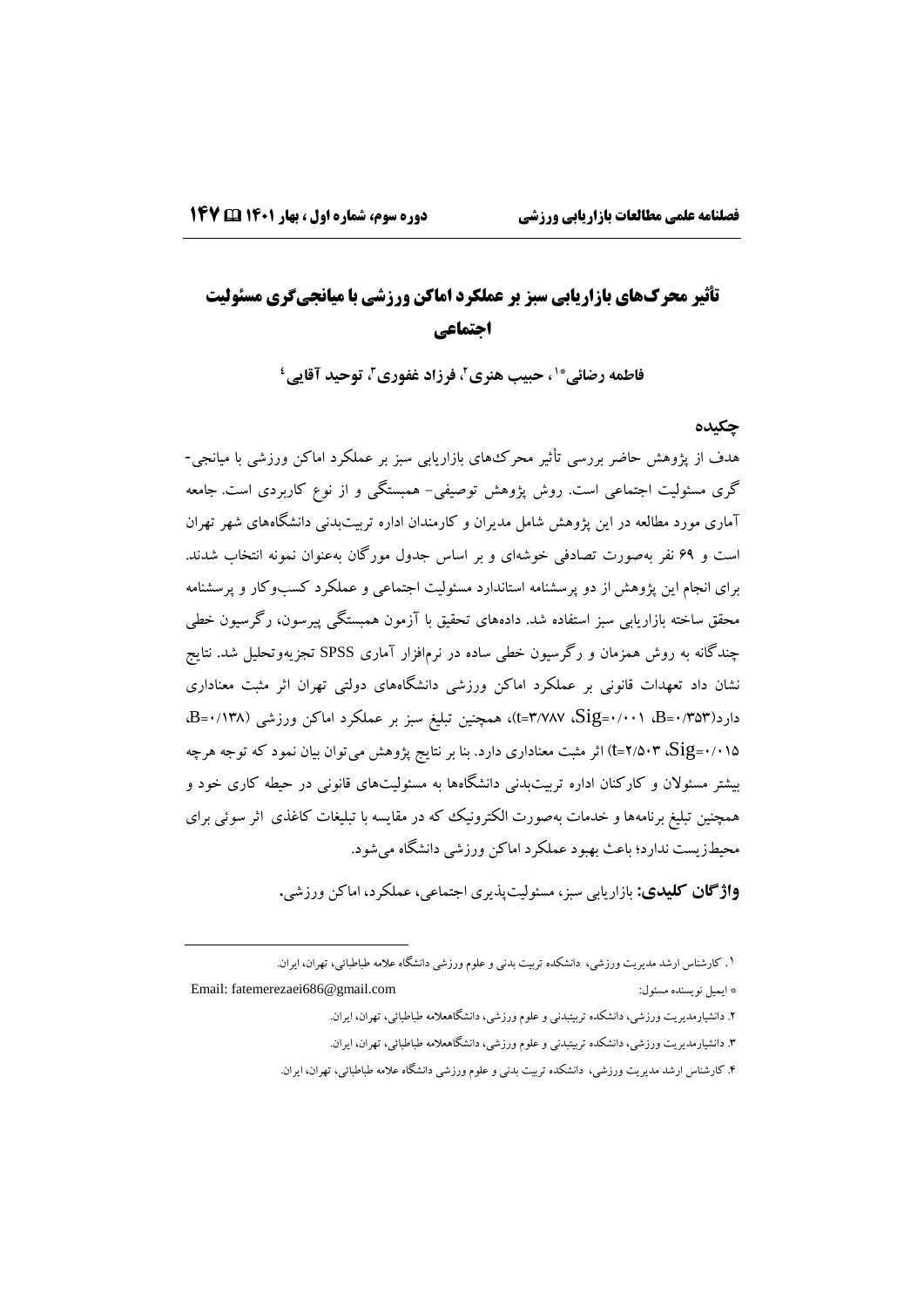#### **مقدمه**

تسهیالت و اماکن ورزشی بهطور روزافزون در حال گسترشاند و بر فضای شهر و کاربریهای تجاری و مسکونی اطراف خود تأثیر میگذارند، برخی از این تأثیرات، شامل تأثیرات زیست- محیطی اماکن ورزشی بر محیط اطراف خود است. یکی از عوامل افزایش بهرهوری اماکن و تأسیسات ورزشی، شناخت تأثیرات این اماکن بر فضای شهری است. آگاهی از تأثیرات زیست- محیطی اماکن ورزشی، ما را در پیشبینی محل ساخت، طراحی و افزایش بهرهوری از این تأسیسات ورزشی یاری خواهد داد ( ,Soltan Hoseini, Alidoust Ghahfarokhi & Farahani 2014). منظور از رعایت مسائل محیطزیستی (اکولوژیکی) در زمینه اماکن، تأسیسات و تجهیزات ورزشی، روندی است که سازماندهی آن، تا حد امکان، آسیب کمتری به محیطزیست وارد کند )2014 ,Farahani Jalali). در پی گسترش نگرانیها در رابطه با محیطزیست، سازمانهای ورزشی نیز به تولید محصوالت دوستدار محیطزیست دست زدند که به آن بازاریابی سبز گویند Walker (,2009Kent)& . بازاریابی سبز یا بازاریابی محیطی شامل تمام فعالیتهای طراحی شده برای ایجاد و تسهیل مبادالت بهمنظور ارضای نیازها و خواستههای بشری میباشد، بهطوریکه این ارضاء نیازها و خواستهها با حداقل اثرات مضر و مخرب روی محیطزیست باشند ) ,Rosenberger & Polonsky <sup>2001</sup>(. به عبارتی میتوان گفت: بازاریابی سبز به توسعه و بهبود قیمتگذاری، ترویج و توزیع محصولاتی اطلاق میشود که به محیط آسیب نمیرسانند (Pride William & Ferell, 1995). از این رو، بسیاری از سازمانها در حال اتخاذ استراتژی کسبوکار سبز هستند تا از طریق رشد پایدار و مشخصه سبز بودن از عملکرد خود اطمینان حاصل کنند، چرا که توسعه مؤثر محصوالت سبز در واقع کمکی برای شرکت در افزایش عملکرد آنها میباشد و اصالح عملکرد فردی و سازمانی، كلید موفقیت در رقابت است (Diwandari, Vafaee & Hassanpour, 2009). عملکرد<sup>י</sup> با کارای<sub>ک</sub>' و اثربخشی" تعریف شده است چون اثربخشی بیانگر میزان دست،یابی به اهداف بوده و کارایی به این موضوع اشاره دارد که منابع از نظر اقتصادی چگونه برای کسب اهداف به کار رفتهاند، میتوان آنها را دو بعد مهم عملکرد دانست. یعنی هم علل داخلی (کارایی) و هم دلایل خارجی

1. Performance

 $\overline{a}$ 

- 2. Efficiency
- 3. Effectiveness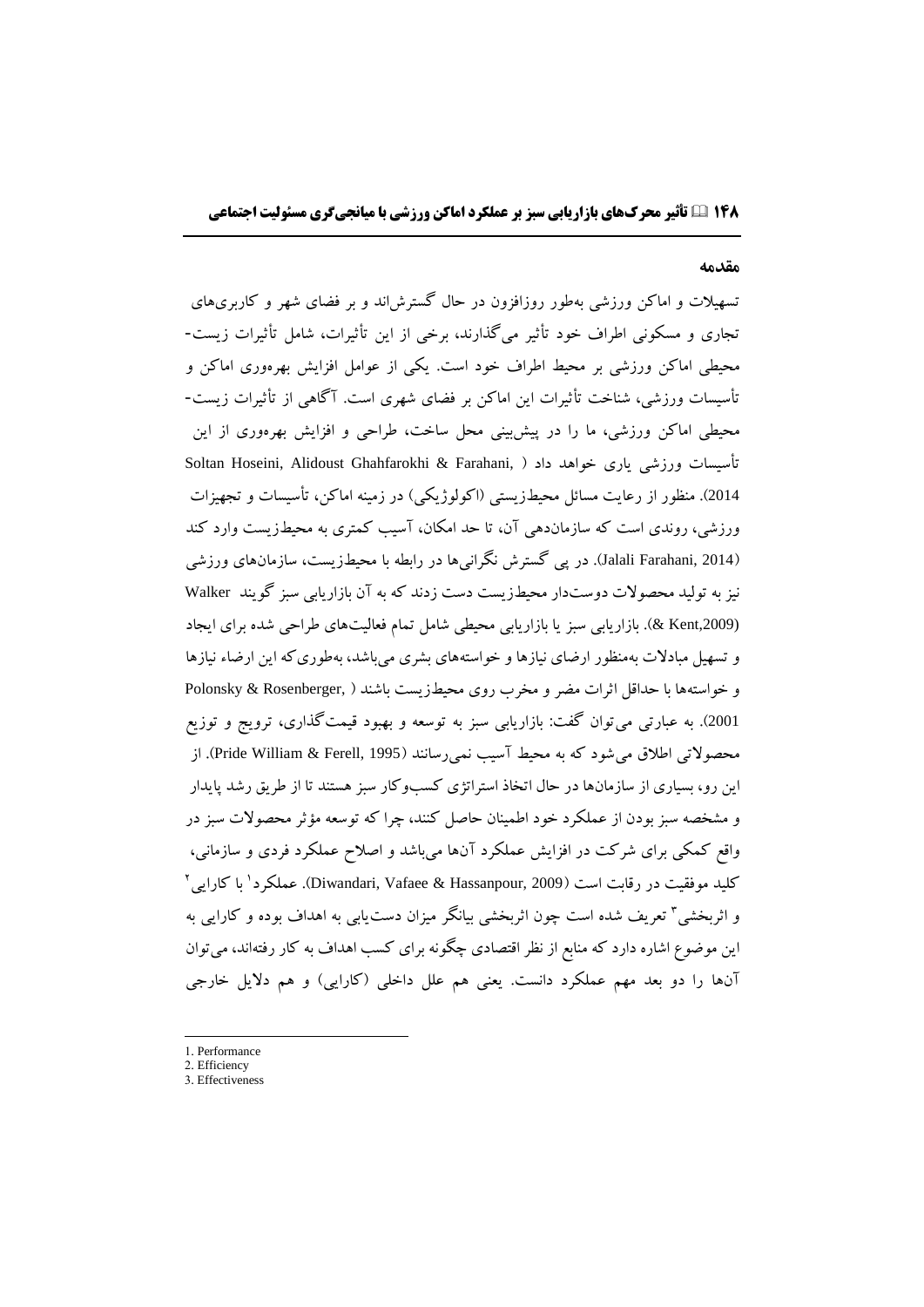(اثربخشی) برای بخشهای خاص عملکرد، می توانند وجود داشته باشند. از این رو عملکرد تابعی از کارایی و اثربخشی فعالیتهای صورت گرفته است ( & Dehghani, Dehghan dehnavi & 2014 ,Nayebzadeh). عملکرد صحیح سازمان، نشانگر توانایی کنشگران و فرآیندهای سازمان در برآوردن اهداف سازمانی است. عملکرد سازمانی از فلسفه وجودی سازمان نشأت میگیرد و رضایت ذینفعان و مشتریان سازمان کامالا تحت تأثیر آن است. از مفهوم عملکرد سازمانی برای یکپارچه کردن فعالیتهای سازمان استفاده زیادی میشود تا ضمن کنترل فعالیتهای روزمره دستاوردهای استراتژیک و بلندمدت نیز حاصل شوند. همچنین این دیدگاه به بهبود مستمرو توسعه همهجانبه کمک میکند. عملکرد تنها به کنش خصایص فردی مربوط نیست، بلکه به سازمان و محیط نیز مربوط میشود. افراد حتی با وجود داشتن حداکثر انگیزش و همه مهارتهای الزم، ممکن است اثربخش نباشند، مگر آنکه حمایت و هدایت سازمانی مورد نیاز خود را دریافت دارند و کارشان با نیازهای سازمان و محیط آنها سازش داشته باشند ) 2008 ,Emami & Asgharnia). پس جهت دستیابی به این اهداف هر سازمان باید مسئولیتهایی را در قبال اجتماع متقبل شود. بهبیاندیگر سازمانهای پیشرو که دائماا در حال پیشرفت هستند، عالوه بر جسارت حضور در بازار به حفظ ارزشهای اخالقی و رعایت قوانین و مقررات، درستکاری کارکنان، ایمنی و سالمت در محیط کار، حفظ ارزشهای اخالقی و رعایت قوانین و مقررات پایبندند و در قبال ذینفعان و گستره جامعه، شفاف، پاسخگو و مسئولیتپذیرند. همچنین در امور اجتماعی و فعالیتهای خیر- خواهانه برای کمک به نیازمندان جامعه حضور فعال دارند، در بهکارگیری منابع، به منافع نسلهای آینده میاندیشند و پیامدهای حاصل از عملیات و چرخه عمر محصول و خدمات خود را بر سالمت، ایمنی و محیطزیست در نظر میگیرند و در برخورد با تعارضات، به پایداری اقتصادی، اجتماعی و زیستمحیطی توجه دارند (Afrozeh, Mozaffari, Aghayi & Saffari, 2017). به رعایت اصول یاد شده، مسئولیت اجتماعی گویند. گریفین و بارنی مسئولیت اجتماعی را چنین تعریف کردند: مسئولیت اجتماعی مجموعه وظایف و تعهداتی است که سازمان باید در جهت حفظ و کمک به جامعهای انجام دهد که در آن فعالیت میکند (Saleh Amiri, 2010). در تعریف دیگر بیان شده است که مسئولیتهای اجتماعی مدیران/ مؤسسات عبارت است از الزام به پاسخگویی و اجرای توقعات گروههای ذینفع خارجی اعم از تأمینکنندگان، توزیعکنندگان،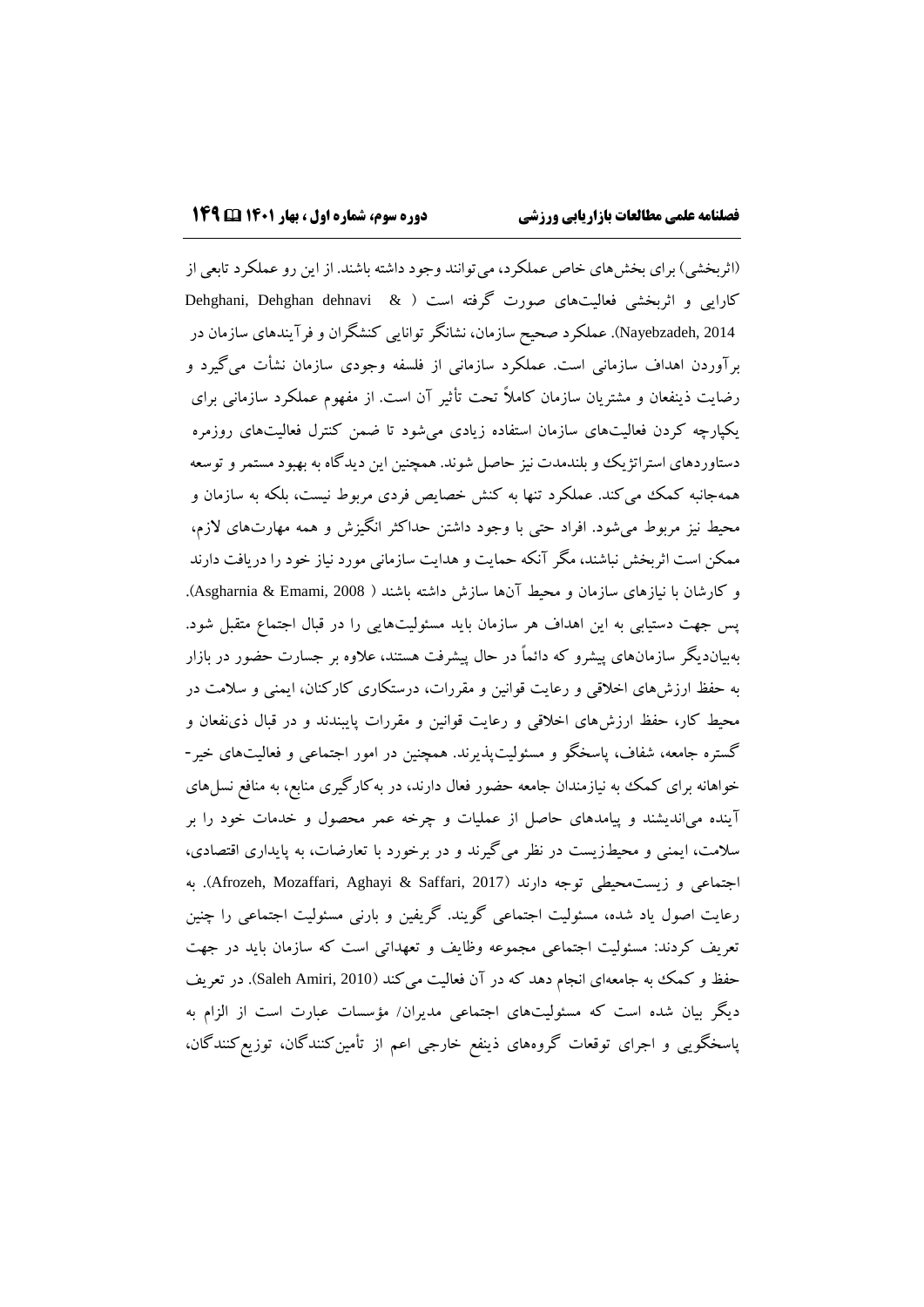پاسداران محیطزیست و اهالی محل تولیدی/ خدماتی با حفظ منافع گروههای ذینفع داخلی اعم از مالکان یا سهامداران و کارکنان واحد. کارول مسئولیت اجتماعی را در چهار بعد مفهومسازی کرده است: مسئولیت اقتصادی، مسئولیت قانونی، مسئولیت اخالقی و مسئولیت انساندوستی. مسئولیت اقتصادی به سود بخشیدن سازمان اشاره دارد، درحالیکه مسئولیت قانونی بهطور اساسی بهوسیله قوانین و مقررات برآورده میشود. همچنین در باب مسئولیت اخالقی انتظار میرود سازمانها فراتر از قوانین و مقررات، خوب و منصفانه عمل کنند. مسئولیت انساندوستی به فعالیتهای داوطلبانه و خدمت به جامعه اشاره دارد (2015 Bakhshandeh, Jalali Farahani & Sajjadi,

با توجه به اینکه اهمیت بازاریابی در جهت توسعۀ مؤسسات مختلف بهصورت عملی و تجربی همواره مورد تأکید بوده اما این مسئله در فضای کسبوکارهای ورزشی کشور همواره مورد غفلت واقع شده است، این در حالی است که توسعه بازاریابی در مؤسسات ورزشی میتواند عملکرد آنها را بهطور چشمگیری بهبود بخشد و موجب توانمندی جامعۀ ورزش و جلوگیری از اتالف وقت و هزینه با درک نیاز و خواستههای مخاطبان و درنتیجه عایدی بیشتر برای سازمان، پاسخگویی و ابتکار عمل در سازمان، شناخت رقبا و پیشی گرفتن از رقبا شود. همچنین بازاریابی میتواند بر افزایش نرخ سهام، استخدام اعضا، بیمه و جذب و افزایش درآمد ورزشکاران و عواملی از این دست نیز تأثیر بگذارد )2008 ,Mohammadi & Estiri ,Aghazadeh). بنابراین توسعه فناوریهای سبز یک راهحل برد-برد برای نزاع میان توسعه اقتصادی و محافظت زیستمحیطی میباشد. درنتیجه توسعه مؤثر محصوالت سبز درواقع کمکی برای شرکت در افزایش عملکرد آنها میباشد (2019 ,Dehghan & Ghanbari(. در رابطه با مسئولیت اجتماعی، بازاریابی و عملکرد پژوهشهای مختلفی در صنعت ورزش صورت گرفتهاست: Kent & Walker) <sup>2009</sup> (نشان دادند مسئولیت اجتماعی بر خوشنامی باشگاه تأثیر مثبت دارد )2008 ,Dowling & Roberts ).Sheth & Babiak (2010)، در پژوهش خود بیان کردند که مدیران حرفهای ورزش مسئولیت اجتماعی را بهعنوان یک ضرورت استراتژیک برای کسبوکار خود می بینند. & Kontogianni, Zafeiroudi (2020) Kouthouris ، ادغام مسائل بازاریابی سبز در فعالیتهای تفریحی ورزشهای آبی را بررسی نمودند و رابطه مثبت و معناداری بین رفتار دوستانه محیطزیست و مشارکت در فعالیتهای تفریحی ورزشی آبی را شناسایی کردند.(2021) Nazemi & Bagheri ,BaghbanBaghestan ، تأثیر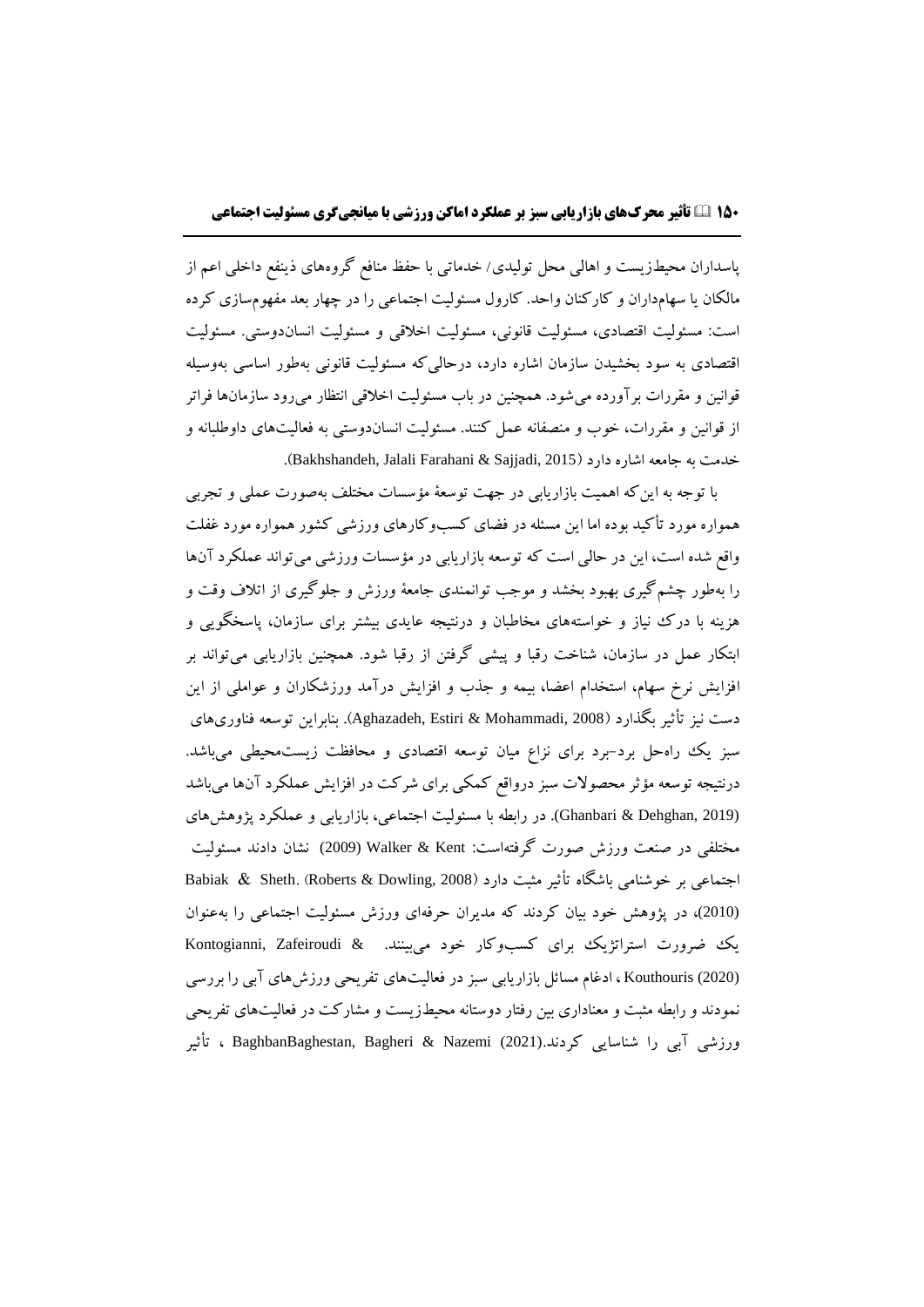بازاریابی سبز بر تمایل مشتریان به خرید محصوالت ورزشی با نقش میانجی تصویر برند را بررسی نمودند، نتایج نشان داد که بازاریابی سبز تأثیر مثبت و معناداری بر تصویر برند و تمایل به خرید مشتریان دارد. (2021) Ferdosi & Esmaeili، اثر بازاریابی کارآفرینانه بر عملکرد مالی تولیدکنندگان محصوالت ورزشی با نقش میانجی فناوری اطالعات را سنجیدند و دریافتند که بازاریابی کارآفرینانه اثر مستقیم و معناداری بر عملکرد مالی داشته است. (2020) Barakhas Izanloo & Hemmatinejad، تأثیر بازاریابی سبز بر نیت رفتاری مصرفکنندگان برندهای ورزشی با نقش میانجی مسئولیت اجتماعی و ترجیح برند را سنجیدند و نتایج نشان داد که بازاریابی سبز دارای اثر مستقیم و معنیداری بر مسئولیت اجتماعی، ترجیح برند و نیت رفتاری و اثر غیرمستقیم بر نیت رفتاری از هر دو مسیر میانجی مسئولیت اجتماعی و ترجیح برند دارد. پژوهشی تحت عنوان رابطه بین عملکرد سازمان و زنجیره تأمین که توسط (2011) Chinee Forosh & Sheykhzade، انجام شده مشخص شد که در صنایع مختلف ضرورت ارزیابی و انتخاب فناوری برای کاهش اثرات مخرب محیطزیست بخاطر فعالیتهای زیستمحیطیشان وجود دارد و مشتریان تمایل بیشتری به محصوالت سازگار با محیطزیست داشته و از طرفی هم سازمانها تحت فشار گروههای دوستدار طبیعت قرار دارند و در نتیجه سازمانهای دولتی و بینالمللی حامی محیطزیست به مصرف بهینه انرژی اهمیت میدهند )2017 ,Iranban & Arimi).

بازاریابی سبز متغیر مستقل این پژوهش بوده که ممکن است به شکل مستقیم و غیرمستقیم بر عملکرد اماکن ورزشی تأثیرگذار باشد. متغیر عملکرد اماکن ورزشی، متغیر وابسته است که از دو متغیر دیگر ممکن است تأثیرپذیری داشته باشد و متغیر مسئولیت اجتماعی بهعنوان متغیر وابسته در این پژوهش میباشد. تحقیقات مربوط به مسئولیت اجتماعی و بازاریابی سبز بیشتر در حوزه صنایع و شرکتهای تولیدی که محصوالت ملموستری دارند صورت گرفته است. همچنین این دو متغیر که ارتباط نزدیکی با یکدیگر دارند بهصورت همزمان عملکرد سازمان یا نهادی را اندازهگیری نکرده است. از طرفی اماکن ورزشی دانشگاهها از جمله نمونههایی است که نحوه عملکرد آن ارتباط مستقیمی با سالمت انسانها دارد اما از نظر دور مانده است. لذا با توجه به نقش اماکن ورزشی دانشگاهها در بهبود و ارتقاء سالمت قشر فرهیخته کشور و وجود خألهای موجود در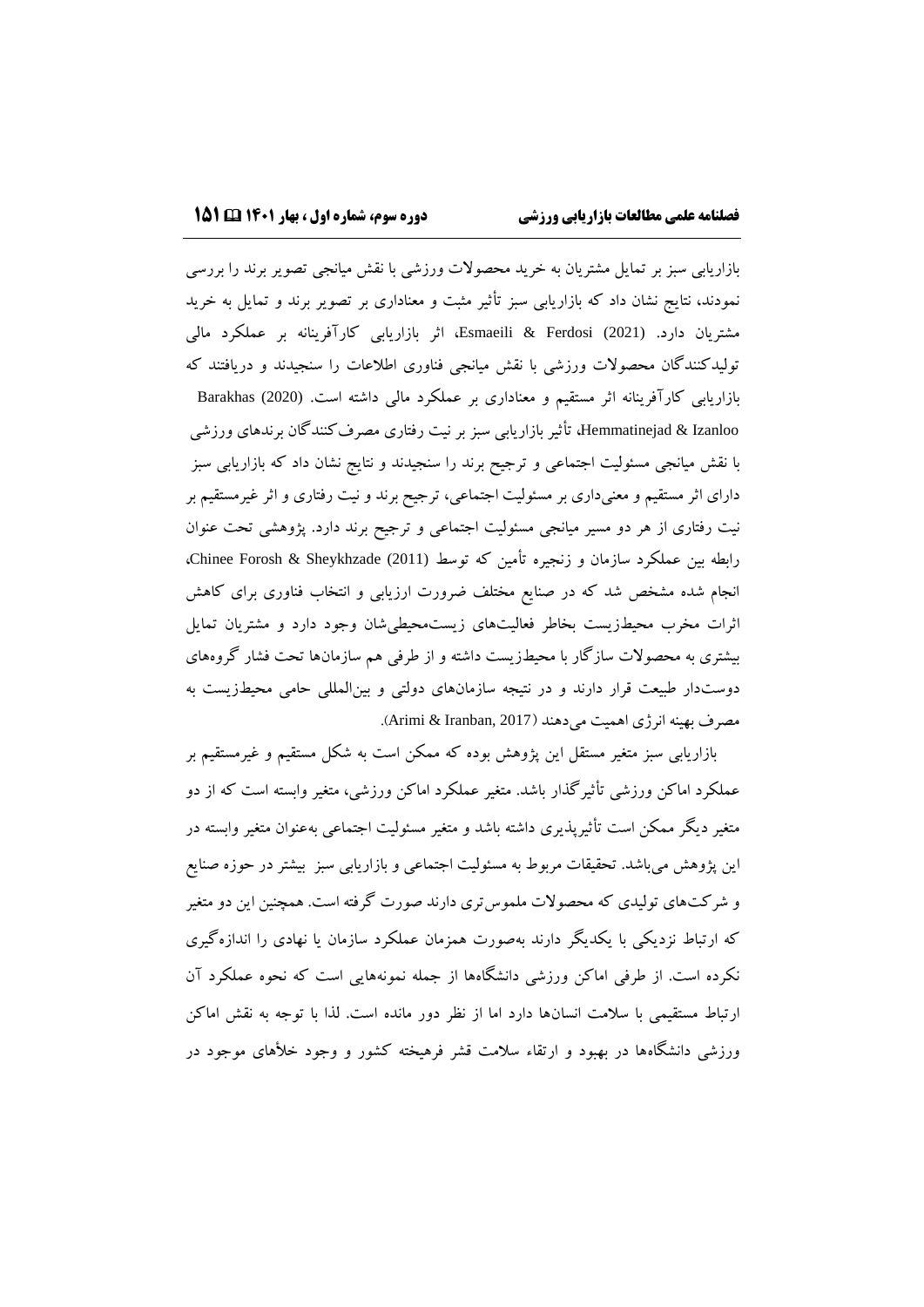# **152 تأثیر محرکهای بازاریابی سبز بر عملکرد اماکن ورزشی با میانجیگری مسئولیت اجتماعی**

بررسی عوامل اثرگذار بر بهبود عملکرد اماکن ورزشی و ارتقاء سطح خدمات؛ ضرورت مییابد تا تحقیقات گسترده و کاربردی بهمنظور شناخت عوامل مؤثر صورت گیرد. با توجه به مطالب ذکر شده محقق در نظر دارد تأثیر محرکهای بازاریابی سبز بر عملکرد اماکن ورزشی با میانجیگری مسئولیت اجتماعی را براساس مدل مفهومی تحقیق)شکل 1( مورد بررسی قرار دهد و با استفاده از نتایج پژوهش، پیشنهادات کاربردی را ارائه دهد.



**شکل .1 مدل مفهومی تحقیق**

**روششناسی تحقیق**

تحقیق پیش رو از حیث هدف جزء تحقیقات کاربردی و از حیث روش جزء تحقیقات همبستگی است، که بهصورت میدانی انجام گرفته است. جامعه آماری پژوهش را مدیر و کارمندان اداره تربیتبدنی دانشگاههای شهر تهران تشکیل دادند که در مجموع 84 نفر بودند و برمبنای جدول مورگان 69 نفر بهطور تصادفی خوشهای بهعنوان نمونه تحقیق انتخاب شدند. برای دستیابی به اهداف تحقیق از 2 پرسشنامه استاندارد مسئولیتپذیری اجتماعی سازمان کارول)1991( و پرسشنامه استاندارد عملکرد کسبوکار وانگ (۲۰۱۲) و پرسشنامه محقق ساخته بازاریابی سبز استفاده شد، برای سنجش پایایی پرسشنامهها از آلفای کرونباخ استفاده گردید که به ترتیب 0/89 و 0/76 و 0/78 است و روایی صوری و محتوایی آن به تأیید ده تن از متخصصان مدیریت ورزشی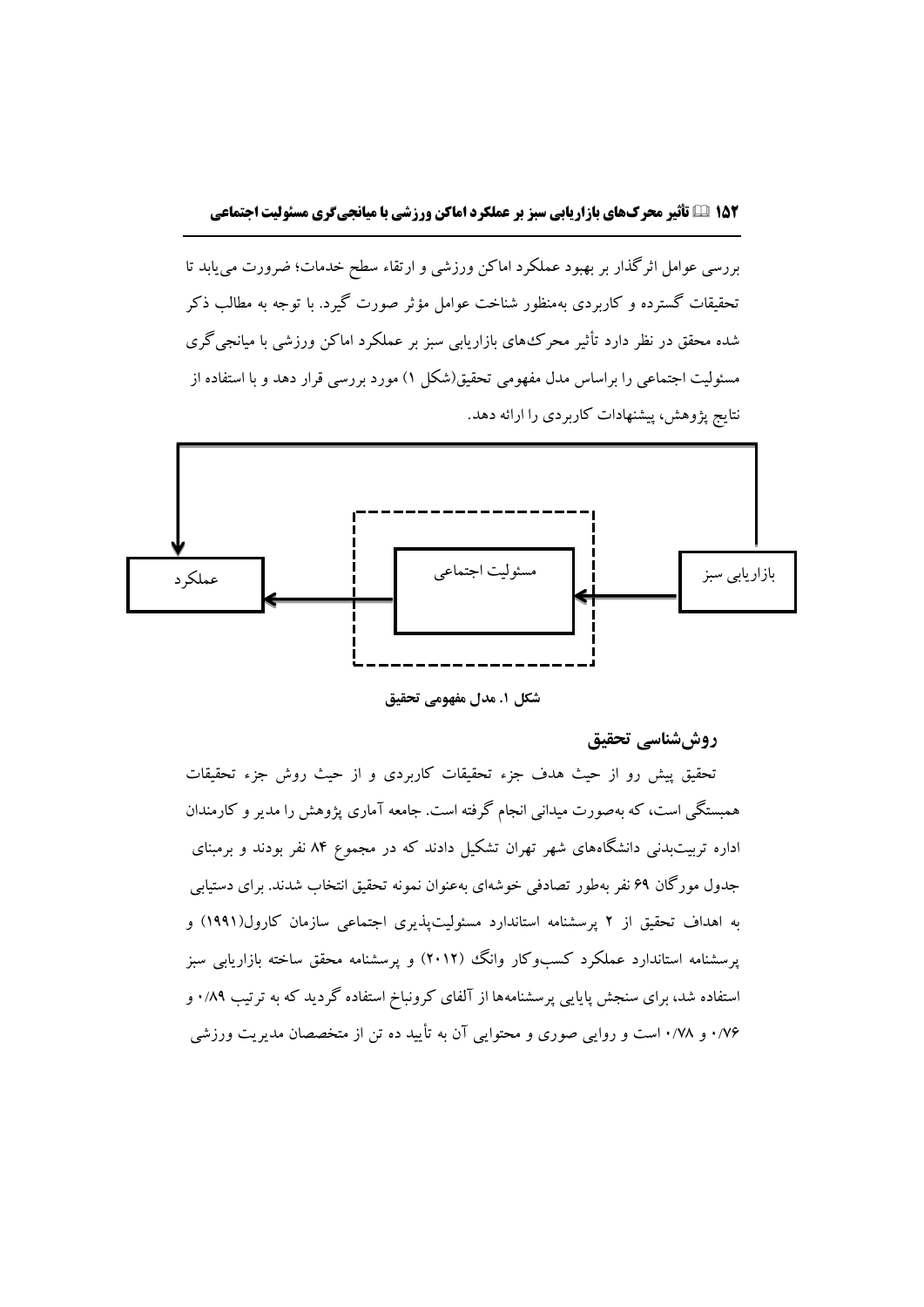رسید. بهمنظور بررسی فرضیههای تحقیق از مقادیر کجی و کشیدگی جهت بررسی نوع توزیع دادهها (نرمال و غیر نرمال بودن)، همبستگی پیرسون (ارتباط بین متغیرهای تحقیق)، رگرسیون خطی چندگانه به روش همزمان و رگرسیون خطی ساده بهمنظور فرضیههای اول تا ششم تحقیق در نرمافزار SPSS نسخه ۲۵ و بهمنظور بررسی مدل تحقیق (فرضیه هفتم) از روش تحلیل مسیر در نرمافزار Amos نسخه 24 استفاده شد.

#### **یافتهها**

#### **نتایج توصیفی مربوط به ویژگیهای جمعیت شناختی نمونههای تحقیق:**

در بررسی توزیع فراوانی مربوط به جنسیت نمونه تحقیق مشاهده میشود که ۳۵ نفر (۵۰/۷ درصد) از نمونه تحقیق مرد و ۳۴ نفر (۴۹/۳ درصد) زن بودند.

توزیع فراوانی مربوط به سابقه خدمت نمونه تحقیق نشان داد که از مجموع 69 نفر نمونه تحقیق ۴۶ نفر (۶۶/۷ درصد) بیشتر از ۱۰ سال سابقه شغلی داشتند که بیشترین تعداد در بین نمونههای تحقیق بود. همچنین تنها یک نفر از نمونه تحقیق (۱/۴ درصد) سابقه شغلی کمتر از ۳ سال داشت.

40 نفر )58 درصد( از نمونههای تحقیق دارای مدرک کارشناسی ارشد بودند که بیشترین تعداد در بین نمونههای تحقیق بود. همچنین در بین نمونههای تحقیق ۱۴ نفر (۲۰/۳ درصد) مدرک دکتری، ۱۲ نفر (۱۷/۴ درصد) مدرک کارشناسی و ۳ نفر (۴/۳ درصد) مدرک کاردانی داشتند.

نتایج توصیفی مربوط به متغیرهای تحقیق

نتایج توصیفی عملکرد کسبوکار:

بر اساس یافتههای تحقیق میانگین عملکرد کسبوکار 2/001 و انحراف استاندارد 0/431 به دست آمد.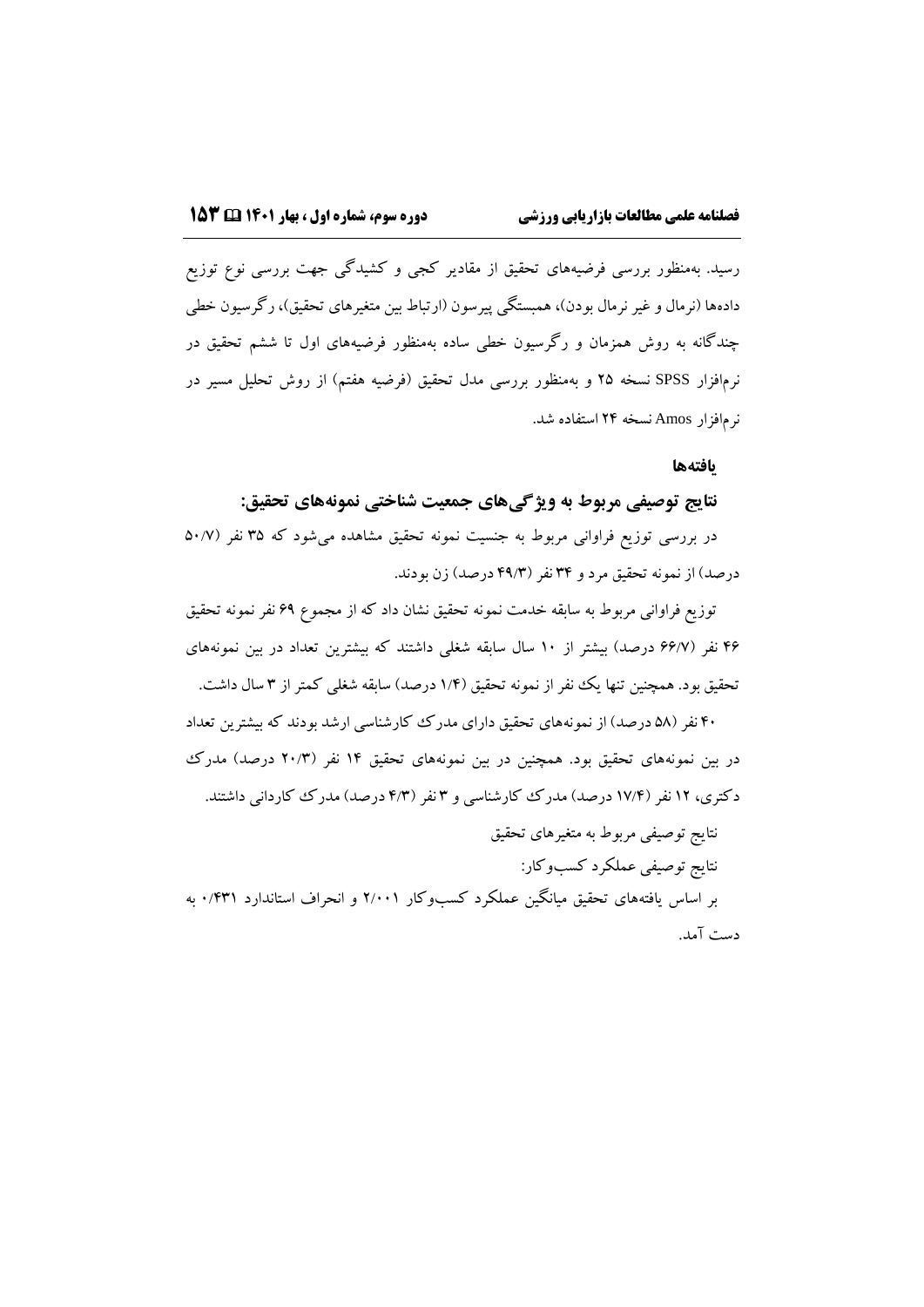نتایج توصیفی بازاریابی سبز و ابعاد آن:

میانگین بازاریابی سبز )3/128±0/551( به دست آمد. در بین ابعاد بازاریابی سبز، باالترین میانگین مربوط به بُعد قیمت سبز )3/623±0/917( و پایینترین میانگین مربوط به بُعد تبلیغ سبز )2/691±0/917( بود.

نتایج توصیفی مسئولیت اجتماعی و ابعاد آن:

بر اساس نتایج تجزیهوتحلیل دادهها میانگین مسئولیتپذیری اجتماعی 3/771 و انحراف استاندارد آن 0/392 به دست آمد. همچنین بر اساس نتایج مربوط به آمار توصیفی ابعاد مسئولیتپذیری اجتماعی همانطور که مشاهده میشود باالترین میانگین مربوط به »تعهدات اقتصادی« )4/157±0/525( و کمترین میانگین مربوط به »تعهدات اخالقی« )3/183±0/696( بود.

| خطای استاندارد کشیدگی <sup>۲</sup> | كشيدگى°          | خطای استاندارد چولگی <sup>؛</sup> | کجی آ                        | ميانه آ                                  | مبانگین '                              | متغيرهاي تحقيق        |
|------------------------------------|------------------|-----------------------------------|------------------------------|------------------------------------------|----------------------------------------|-----------------------|
| $\cdot$ / $\Delta$ $\vee$ $\cdot$  | $\cdot/1\Lambda$ | $\cdot$ /719                      | $\cdot$ /14٣                 | $Y/\cdots$                               | $Y/\cdot\cdot Y$                       | عملكرد كسبوكار        |
| $\cdot$ / $\Delta$ $\vee$ $\cdot$  | .79.9            | $\cdot$ /٢ $\Lambda$ ٩            | $-10.9$                      | $F/\Delta \cdot \cdot$                   | F/10V                                  | تعهدات اقتصادي        |
| $\cdot$ / $\Delta$ $\vee$ $\cdot$  | $\cdot$ /911     | $\cdot$ /۲۸۹                      | $\cdot$ /910                 | $\mathbf{r}/\cdots$                      | $T/\Lambda T$                          | تعهدات اخلاقي         |
| $\cdot$ / $\Delta$ $\vee$ $\cdot$  | $\cdot$ /۱۳۳     | $\cdot$ /٢ $\Lambda$ ٩            | $-1$ / FAV                   | $f/\cdots$                               | T/9T9                                  | تعهدات قانوني         |
| $\cdot$ / $\Delta$ $\vee$ $\cdot$  | $-1/5$           | $\cdot$ /٢ $\Lambda$ ٩            | .791                         | $\mathbf{r}/\mathbf{A}\cdot\mathbf{A}$   | $\mathbf{r}/\mathbf{A}\cdot\mathbf{q}$ | تعهدات اجتماعي        |
| $\cdot$ / $\Delta$ $\vee$ $\cdot$  | $\cdot$ /۲۱.     | $\cdot$ /719                      | $-1$ . $\sqrt{6}$            | $Y/V\Delta$                              | Y/VVY                                  | مسئولیت پذیری اجتماعی |
| $\cdot$ / $\Delta$ $\vee$ $\cdot$  | $\cdot$ /11V     | $\cdot$ /٢ $\Lambda$ ٩            | .796                         | $\mathbf{r}/\mathbf{r} \cdot \mathbf{r}$ | $T/F\Lambda$                           | محصول سبز             |
| $\cdot$ / $\Delta$ $\vee$ $\cdot$  | $ \cdot$ /۳۶۳    | $\cdot$ /۲۸۹                      | $\cdot$ /۲۸ $\cdot$          | <b>7/991</b>                             | 7/991                                  | تبليغ سبز             |
| $\cdot$ / $\Delta$ $\vee$ $\cdot$  | $-\cdot/177$     | $\cdot$ /٢ $\Lambda$ ٩            | $-1/\Upsilon\Upsilon\varphi$ | $f/\cdots$                               | T/577                                  | قيمت سبز              |
| $\cdot$ / $\Delta$ $\vee$ $\cdot$  | $\cdot$ /۳۱۹     | $\cdot$ /٢ $\Lambda$ ٩            | .7179                        | <b>Y/991</b>                             | $Y/V\Delta$ 9                          | توزيع سبز             |
| $\cdot$ / $\Delta$ $\vee$ $\cdot$  | .7044            | $\cdot$ /۲۸۹                      | ·/1V9                        | $\mathbf{r}/\cdot \mathbf{A}\mathbf{r}$  | Y/1Y                                   | بازاریابی سبز         |

<span id="page-10-0"></span>**جدول .1 بررسی نوع توزیع دادهها )نرمال و غیر نرمال بودن دادهها(**

1. Mean

l

2. Median 3. Skewness

4. Standard Error of Skewness

5. Kurtosis

6. Standard Error of Kurtosis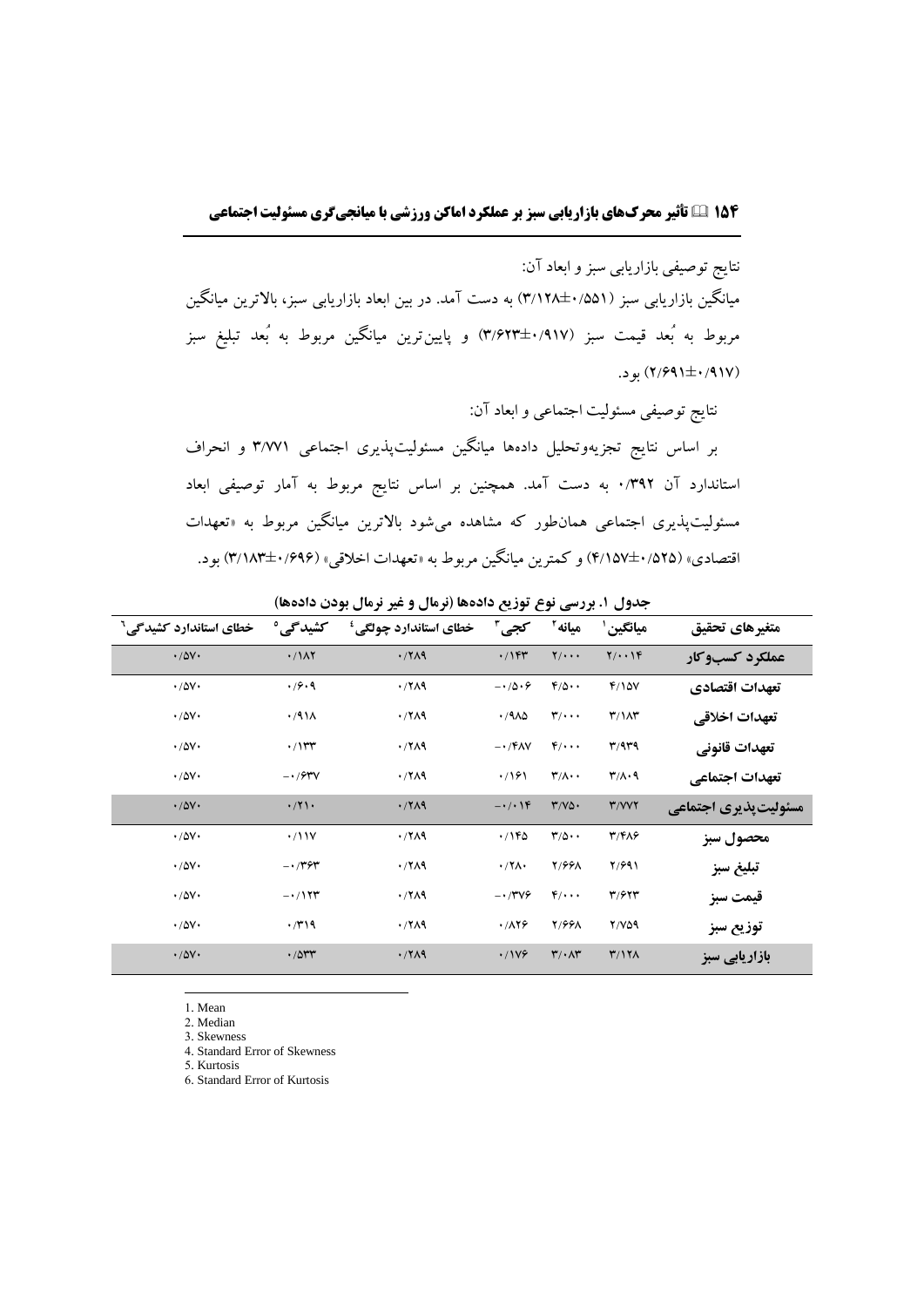بررسی نوع توزیع دادهها (بررسی چولگی و کشیدگی توزیع متغیرهای تحقیق) بهمنظور بررسی چگونگی توزیع دادههای پژوهش از آزمون کشیدگی و چولگی استفاده شد. چولگی عدم تقارن توزیع را نسبت به شاخص معین، معموالا میانگین نشان میدهد و از مقادیر کجی و کشیدگی میتوان بهمنظور بررسی نوع توزیع دادهها (نرمال بودن یا غیر نرمال بودن دادهها) استفاده کرد. بر این اساس باید در جدول کجی و کشیدگی قدر مطلق هیچ مقدار کشیدگی بیشتر از 3 نباشد و مقدار کجی نیز بایستی بین -1 و 1 باشد که نشاندهنده نرمالیته دادهها است. در ) [3\(](#page-10-0) [بود.](#page-10-0)

**[جدول](#page-10-0)** ( شاخصهای توصیفی کجی و کشیدگی، میانگین و انحراف استاندارد متغیرهای تحقیق گزارش شده است. بنابراین با توجه به مقادیر کجی و مقادیر کشیدگی در متغیرهای تحقیق میتوان گفت که توزیع دادههای بهصورت نرمال است. همچنین با توجه به اینکه تعداد نمونههای تحقیق 69 نفر میباشد بر اساس قضیه حد مرکزی توزیع دادهها میتواند نرمال در نظر گرفته شود.

# <span id="page-11-0"></span>**نتایج استنباطی:**

بهمنظور بررسی رابطه بین ابعاد مسئولیت اجتماعی )تعهدات اقتصادی، تعهدات اخالقی، تعهدات قانونی، تعهدات اجتماعی) بهعنوان متغیرهای مستقل با عملکرد اماکن (متغیر وابسته) از آزمون همبستگی پیرسون استفاده شد.

|                   | عملكرد                         |                               |       | متغيرها        |
|-------------------|--------------------------------|-------------------------------|-------|----------------|
| سطح معنادارى      | ضريب تعيين                     | ضریب همبستگی (r)              | تعداد |                |
| .7.19             | $\cdot$ / $\cdot$ $\wedge\tau$ | $\cdot$ / $\Lambda$ ۹*        | ۶۹    | تعهدات اقتصادي |
| .79               | $\cdot/\cdot\cdot$ ۳           | $\cdot$ / $\cdot$ $\Delta V$  | ۶۹    | تعهدات اخلاقي  |
| $\cdot$ / $\cdot$ | .748V                          | $\cdot$ /FAV**                | ۶۹    | تعهدات قانوني  |
| .1999             | (1)                            | $\cdot/\cdot\cdot$ $\Upsilon$ | ۶۹    | تعهدات اجتماعي |

جدول **۲. ماتریس همبستگی پیرسون (مسئولیتپذیری اجتماعی و عملکرد)** 

\*= معناداری در سطح 0/01⁄2−{؛ \*\*= معناداری در سطح 1⁄11≤P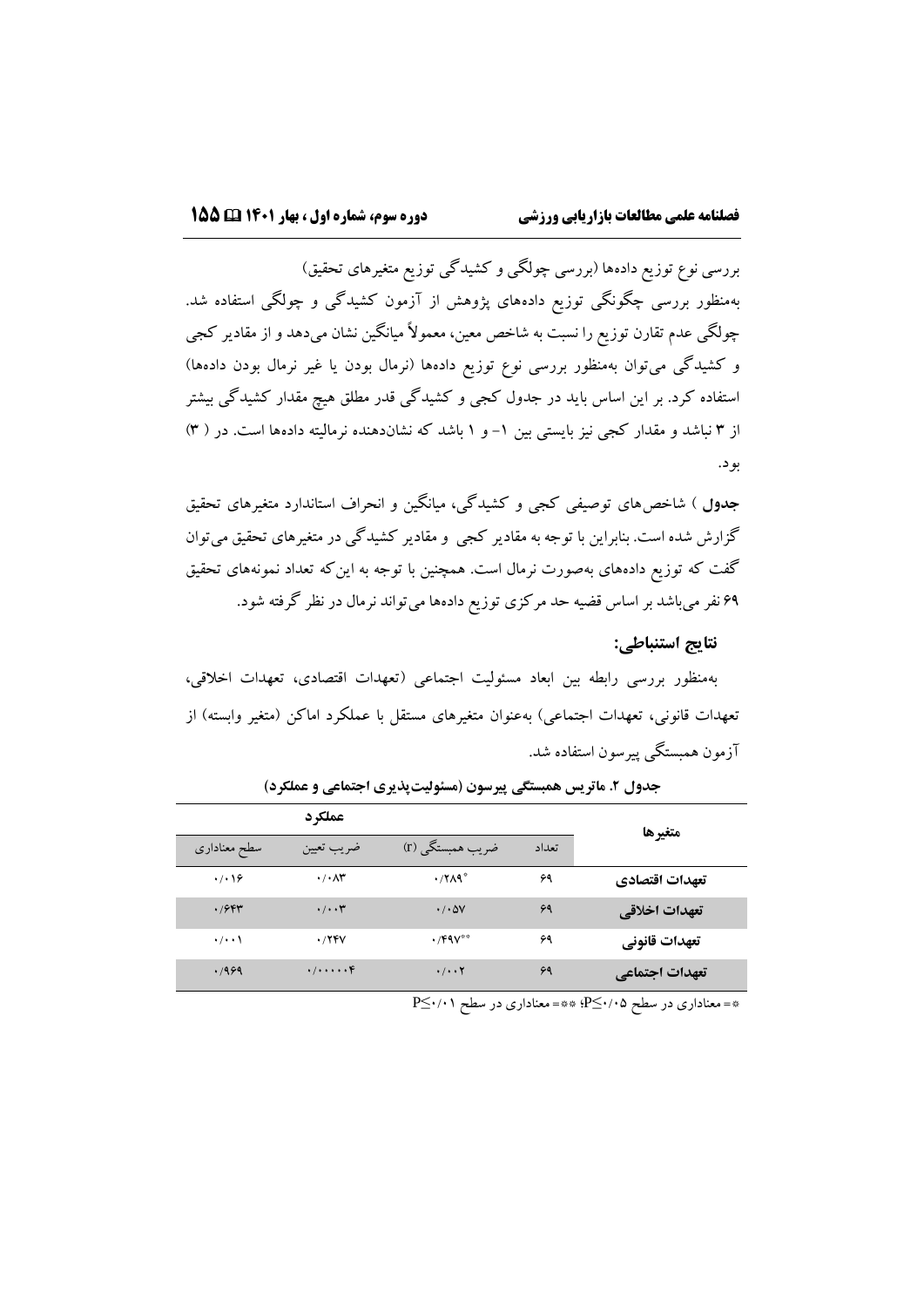نتایج آزمون همبستگی پیرسون (جدول ) نشان می دهد که بین تعهدات اقتصادی (۰/۱۶=Sig، 0/289=r )و تعهدات قانونی )0/001=Sig، -0/412=r )با عملکرد اماکن رابطه مثبت معنادار وجود دارد. اما بین تعهدات اخلاقی (Sig=۰/۶۴۳هـ Ci=۰/۰۰۵۷) و تعهدات اجتماعی (Sig=۰/۹۶۹هـ ۲=۰/۰۰۵) با عملکرد اماکن رابطه معناداری مشاهده نشد. با توجه به نتایج آزمون همبستگی پیرسون، به دلیل اینکه بین تعهدات اخالقی و تعهدات اجتماعی با عملکرد رابطه معناداری مشاهده نشد این دو مؤلفه در آزمون رگرسیون چندگانه وارد نخواهند شد. در این آزمون رگرسیون تعهدات اقتصادی و تعهدات قانونی متغیرهای مستقل و عملکرد متغیر وابسته خواهد بود.

**-2 نبود همخطی چندگانه:** همخطی چندگانه زمانی اتفاق میافتد که دو یا چند متغیر مستقل وجود داشته باشند که به میزان زیادی همبستگی دارند. روند تشخیص همخطی دارای دو مرحله است: الف) بررسی ضرایب همبستگی و ب) مقادیر قابل پذیرش/ VIF

**جدول .3 شاخصهای هم خطی چندگانه بین متغیرهای پیشبین )ابعاد مسئولیتپذیری اجتماعی(**

|            | آمارههای هم خطی | متغیرهای وارد شده در مدل (متغیرهای مستقل) |
|------------|-----------------|-------------------------------------------|
| <b>VIF</b> | Tolerance       |                                           |
| 1/۴۶۲      | .79             | تعهدات اقتصادي                            |
| 1/467      | .79             | <b>تعهدات قانونی</b>                      |

چنانکه شاخصهای (جدول) نشان میدهد، با توجه به بالا بودن مقادیر اغماض ` (چون بالاتر از ۰/۱ بوده و به ۱ نزدیک است) و پایین بودن مقادیر عامل تورم واریانس 'VIF چون از ۱۰ کوچکتر هستند احتمال وجود هم خطی چندگانه بین تعهدات اقتصادی و تعهدات قانونی بهعنوان متغیرهای مستقل کم است. بنابراین با توجه به رعایت مفروضههای فوق اجرای آزمون رگرسیون چندگانه خطی امکانپذیرمیباشد.

1. tolerance

 $\overline{a}$ 

<sup>2.</sup> Variance Inflation Factor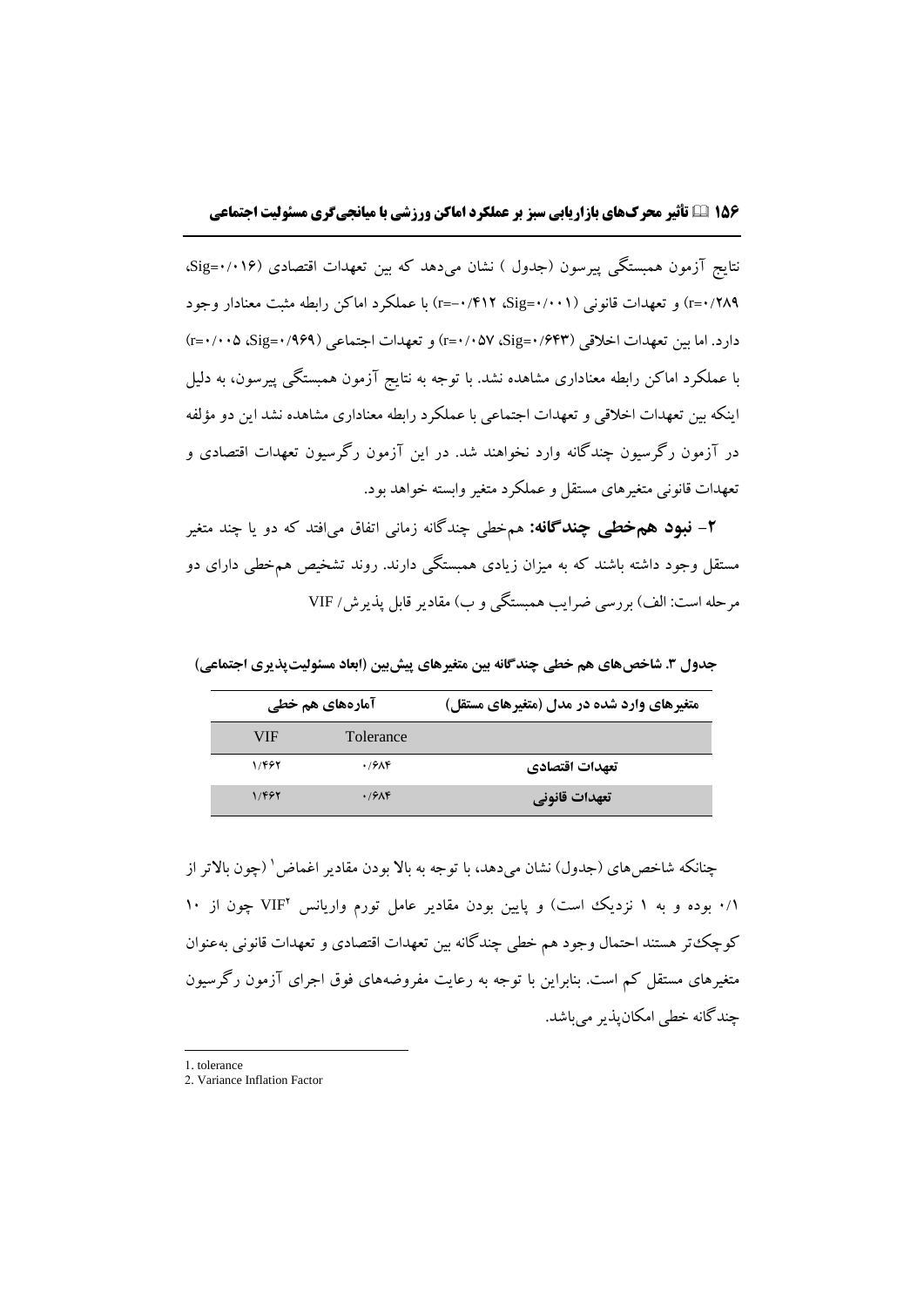| جدول ۱. خلاصه مدل رگرسیون (مؤلفههای مسئولیتپذیری اجتماعی و عملکرد) |                   |                     |            |              |                |  |  |  |  |
|--------------------------------------------------------------------|-------------------|---------------------|------------|--------------|----------------|--|--|--|--|
| دوربين وأتسون                                                      | سطح معناداري      | ضريب تعيين تعديلشده | ضريب تعيين | ضریب همبستگی | مدل<br>رگرسيون |  |  |  |  |
| $Y/Y\cdot Y$                                                       | $\cdot$ / $\cdot$ | .7779               | .789       | $\cdot$ /۴۹۷ | خطی<br>چندگانه |  |  |  |  |

<span id="page-13-0"></span>نتایج ضریب همبستگی چندگانه نشان میدهد که در حالت کلی بین متغیرهای مستقل )تعهدات اقتصادی و تعهدات قانونی) و متغیر وابسته (عملکرد) ارتباط معناداری وجود دارد (sig=۰/۰۰۱) 2 0/497=R). همچنین ضریب تعیین تعدیلشده ) R Adjusted )نشان میدهد که 22/4 درصد از واریانس کل تغییرات میزان عملکرد اماکن به تعهدات اقتصادی و تعهدات قانونی مربوط میشود [\)جدول 1\(](#page-13-0).

**مجموع مجذورات درجه آزادی میانگین مجذورات مقدار** F **سطح معناداری رگرسیون** 3/125 2 1/563 10/829 0/001 **باقیمانده** 9/524 66 0/144 **مجموع** 12/650 68

<span id="page-13-1"></span>**جدول .5 تحلیل آزمون ANOVA( مدل رگرسیون مؤلفههای مسئولیتپذیری اجتماعی و عملکرد(**

با توجه به معناداری مقدار F( 0/001=Sig، 10/829=F )بهدستآمده از نتایج آزمون تحلیل ANOVA( [جدول \(](#page-13-1) میتوان نتیجه گرفت که مدل رگرسیونی تحقیق مرکب از متغیرهای مستقل (تعهدات اقتصادی و تعهدات قانونی) و متغیر وابسته عملکرد مدل خوبی بوده و این متغیرها قادرند تغییرات عملکرد اماکن را تبیین کند.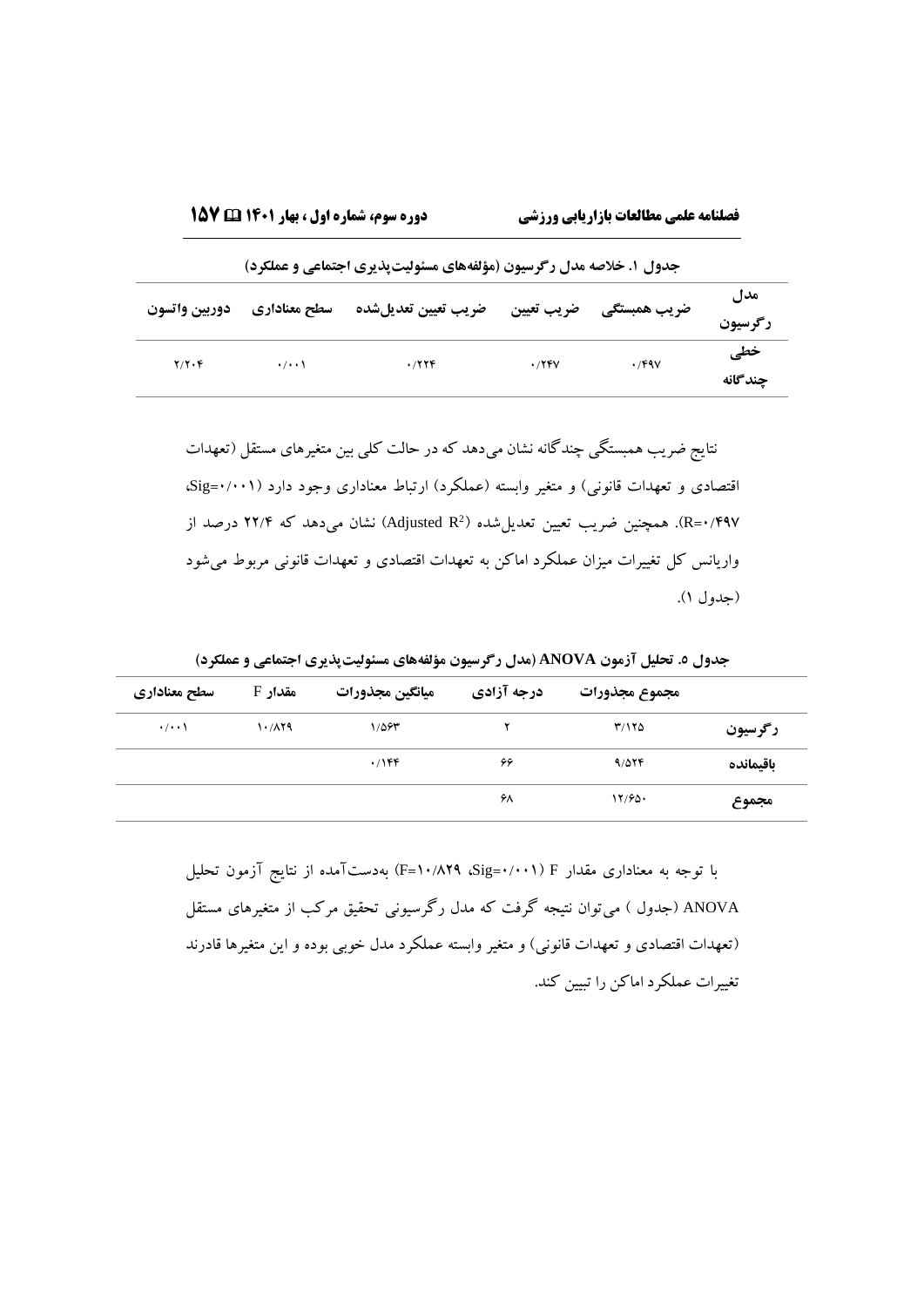| د ک<br>. <del>.</del> |                      |                              |                               |                   |                     |  |  |  |  |
|-----------------------|----------------------|------------------------------|-------------------------------|-------------------|---------------------|--|--|--|--|
| سطح<br>معناداري       | مقدار T              | ضرايب تأثير<br>استاندارد شده | ضرايب تأثير استاندارد<br>نشده |                   | رگرسیون خطی چندگانه |  |  |  |  |
|                       |                      | <b>B</b> eta                 | Std. Error                    | B                 |                     |  |  |  |  |
| $\cdot/\sqrt{2}$      | 1/400                |                              | $\cdot$ /۳۸۷                  | .7854             | عرض از مبدأ         |  |  |  |  |
| .7916                 | $\cdot/\cdot \wedge$ | $\cdot/\cdot$ \F             | $\cdot/\cdot$ ۶               | $\cdot$ / $\cdot$ | تعهدات اقتصادي      |  |  |  |  |
| $\cdot$ / $\cdot$     | <b>T/VAV</b>         | $\cdot$ /۴۸۹                 | $\cdot$ / $\cdot$ 9٣          | .7707             | تعهدات قانو نی      |  |  |  |  |

**جدول .6 نتایج تحلیل رگرسیون )مؤلفههای مسئولیتپذیری اجتماعی و عملکرد(**

نتایج (جدول) تحلیل رگرسیون (ضرایب رگرسیون استاندارد نشده، سطح معناداری، مقدار t) نشان میدهد تعهدات قانونی بر عملکرد اماکن ورزشی دانشگاههای دولتی تهران اثر مثبت معناداری دارد)0/353=B، 0/001=Sig، 3/787=t). همچنین بر اساس نتایج اثر تعهدات اقتصادی بر عملکرد اماکن معنادار نبود )0/914=Sig، 0/108=t). در آزمون رگرسیون ضرایب تأثیر استاندارد شده (Beta=β) کمک می کنند تا سهم نسبی متغیر مستقل یا متغیرهای مستقل (ابعاد مسئولیتپذیری اجتماعی) در تبیین تغییرات متغیر وابسته (عملکرد) را مشخص کرد؛ هر چه مقدار ضریب بتای یک متغیر بیشتر باشد، نقش آن در پیشبینی تغییرات متغیر وابسته بیشتر خواهد بود. به همین جهت پیشنهاد شده در تفسیر نتایج تأثیر رگرسیونی از ضرایب استاندارد شده استفاده شود. بر اساس ضرایب بهدستآمده با توجه مقادیر ضرایب بِتا (Beta) میتوان گفت تغییر یک واحد انحراف استاندارد در تعهدات قانونی باعث افزایش 0/489 انحراف استاندارد در عملکرد اماکن میشود. با توجه به نتایج جدول معادله رگرسیونی به این صورت خواهد بود: )تعهدات قانونی(0/353= عملکرد

در قسمت دوم تحقیق بهمنظور بررسی رابطه بین ابعاد آمیخته بازاریابی سبز (محصول سبز، تبلیغ سبز، قیمت سبز، توزیع سبز) بهعنوان متغیرهای مستقل با عملکرد (متغیر وابسته) از آزمون همبستگی پیرسون استفاده شد.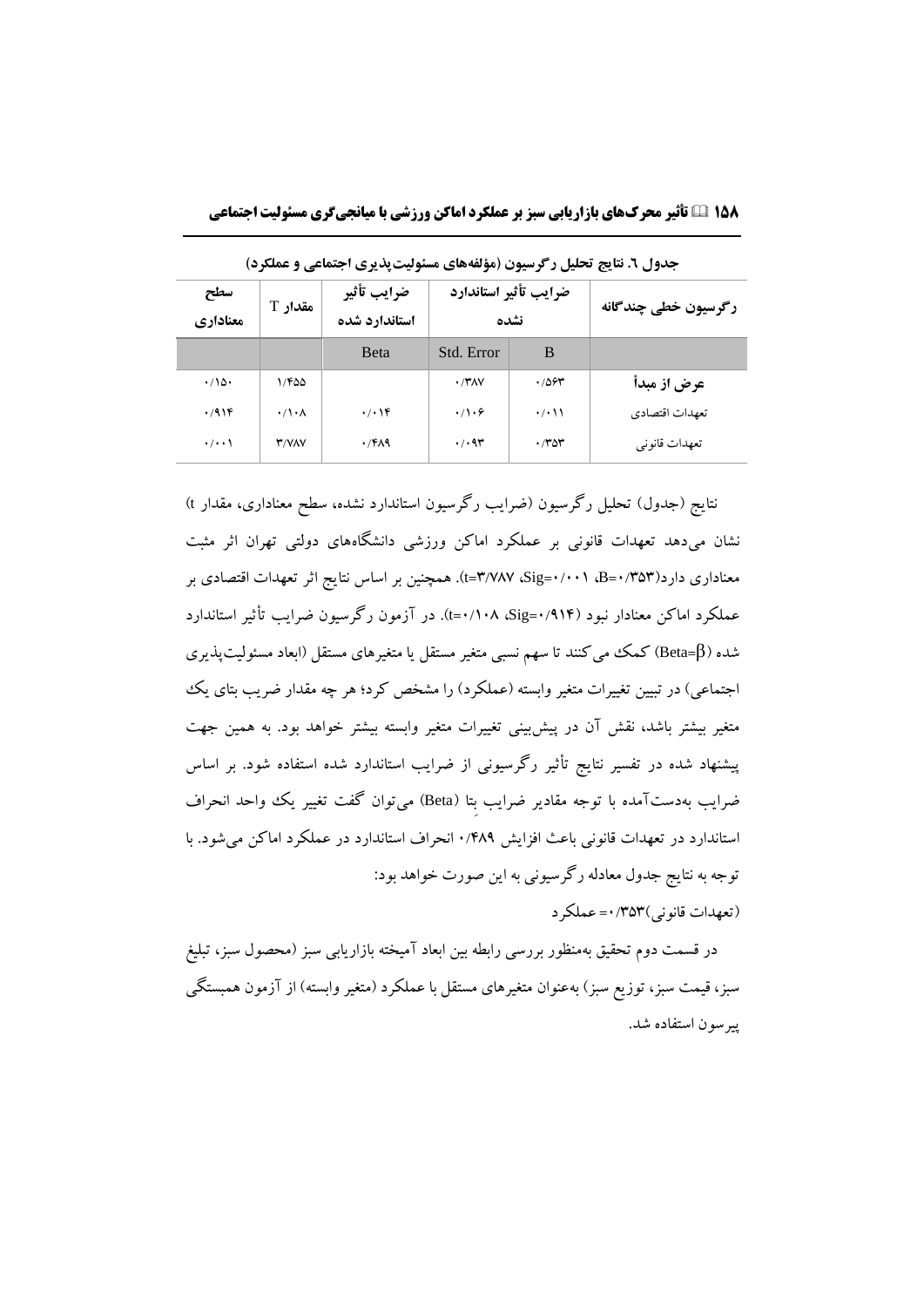| $\sim$ $\sim$                | . د سی                                            | $\sim$<br>- ڪ- جي رو س |       | . . ש     |
|------------------------------|---------------------------------------------------|------------------------|-------|-----------|
|                              | عملكر د                                           |                        |       | متغيرها   |
| سطح معنادارى                 | ضريب تعيين                                        | ضریب همبستگی (r)       | تعداد |           |
| .444                         | $\cdot$ / $\cdot$ $\cdot$ $\cdot$ $\cdot$ $\cdot$ | $\cdot/\cdot\cdot$ ۳   | ۶۹    | محصول سبز |
| $\cdot$ / $\cdot$ / $\Delta$ | $\cdot$ / $\cdot \wedge \Delta$                   | $.791*$                | 99    | تبليغ سبز |
| .769                         | $\cdot/\cdot\cdot\Lambda$                         | $\cdot$ / $\cdot$ 91   | ۶۹    | قيمت سبز  |
| .776                         | $\cdot$ / $\cdot$ $\uparrow$ $\cdot$ $\uparrow$   | .797                   | ۶۹    | توزيع سبز |

**جدول .7 ماتریس همبستگی پیرسون )ابعاد آمیخته بازاریابی سبز و عملکرد(**

<span id="page-15-0"></span>\*= معناداری در سطح 0/05≤P؛ \*\*= معناداری در سطح 0/01≤<sup>P</sup>

با توجه به نتایج آزمون همبستگی پیرسون در (جدول ) در بین عناصر آمیخته بازاریابی سبز بین تبلیغ سبز و عملکرد رابطه مثبت معناداری وجود دارد )0/015=Sig، 0/292=r )اما بین محصول سبز )r=0/142 ،Sig=0/245( سبز توزیع و( r=0/091 ،Sig=0/459( سبز قیمت ،(r=0/003 ،Sig=0/979( با عملکرد رابطه معناداری مشاهده نشد. بنابراین با توجه به نتایج آزمون همبستگی پیرسون به دلیل عدم ارتباط بین محصول سبز، قیمت سبز و توزیع سبز با عملکرد اماکن این متغیرها در معادله رگرسیون وارد نخواهد شد. بر اساس نتایج آزمون پیرسون در آزمون رگرسیون تنها تبلیغ سبز بهعنوان متغیر مستقل و عملکرد اماکن بهعنوان متغیر وابسته خواهد بود.

| دوربين وأتسون | سطح معناداري      | ضريب تعيين لصريب تعيين تعديلشده |                              | ضریب همبستگی | مدں<br>رگرسيون |
|---------------|-------------------|---------------------------------|------------------------------|--------------|----------------|
| Y/19.         | $\cdot$ / $\cdot$ | $\cdot$ / $\cdot$ YY            | $\cdot/\cdot \wedge \hat{z}$ | .797         | خطی<br>جندگانه |

**جدول .8 خالصه مدل رگرسیون )ابعاد آمیخته بازاریابی سبز و عملکرد(**

با توجه به آماره دوربین- واتسون (جدول ۸) که به مقدار ۲/۱۶۰ است، بین باقیمانده (خطاها) استقالل وجود دارد. نتایج ضریب همبستگی نشان میدهد که در حالت کلی بین متغیر مستقل )تبلیغ سبز) و متغیر وابسته (عملکرد اماکن) ارتباط معناداری وجود دارد (sig=۰/۰۰۱{-R).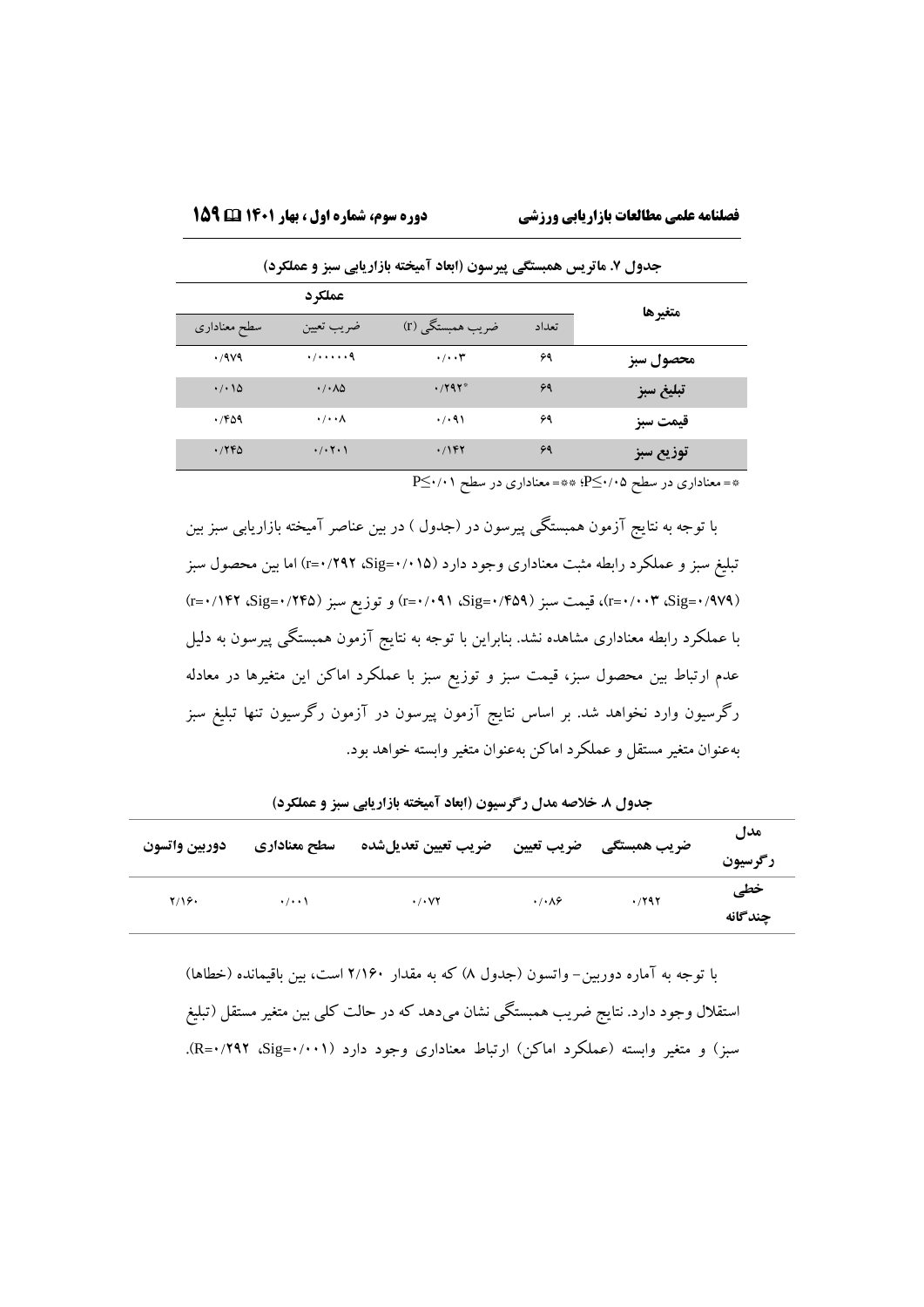**16۰ تأثیر محرکهای بازاریابی سبز بر عملکرد اماکن ورزشی با میانجیگری مسئولیت اجتماعی**

همچنین ضریب تعیین تعدیل $\mathbb{R}^2$  (Adjusted  $\mathbb{R}^2$ ) نشان میدهد که ۷/۲ درصد از واریانس کل میزان تغییرات عملکرد اماکن به بُعد تبلیغ سبز مربوط میشود.

|           | مجموع مجذورات       | درجه آزادی | ميانگين مجذورات     | 5 مقدار | سطح معناداري |
|-----------|---------------------|------------|---------------------|---------|--------------|
| رگرسيون   | $1/\cdot \Lambda$ ٢ |            | $1/\cdot \Lambda Y$ | 9/196   | $\cdot$ 15   |
| باقيمانده | 11/588              | ۶٧         | $\cdot$ / $\vee$ r  |         |              |
| مجموع     | 17/94.              | ۶۸         |                     |         |              |

<span id="page-16-0"></span>**جدول .9 تحلیل آزمون ANOVA( مدل رگرسیون ابعاد آمیخته بازاریابی سبز و عملکرد(**

با توجه به معناداری مقدار F( 0/001=Sig، 6/264=F )بهدستآمده از نتایج آزمون تحلیل ANOVA[\(](#page-16-0) [جدول 9](#page-16-0)(میتوان نتیجه گرفت که مدل رگرسیونی تحقیق مرکب از متغیر مستقل )تبلیغ سبز) و متغیر وابسته (عملکرد اماکن) مدل خوبی بوده و این متغیر قادرند تغییرات عملکرد اماکن را تبیین کند.

| سطح<br>معناداري              | مقدار T            | ضرايب تأثير<br>استاندارد شده | ضرايب تأثير استاندارد<br>نشده    |              | رگرسیون خطی چندگانه |
|------------------------------|--------------------|------------------------------|----------------------------------|--------------|---------------------|
|                              |                    | Beta                         | Std. Error                       | B            |                     |
| $\cdot$ / $\cdot$            | ۱۰/۴۵۱             |                              | .789                             | 1/941        | عرض از مبدأ         |
| $\cdot$ / $\cdot$ / $\Delta$ | $Y/\Delta \cdot Y$ | .7997                        | $\cdot$ / $\cdot$ $\Delta\Delta$ | $\cdot$ /۱۳۸ | تبليغ سبز           |

<span id="page-16-1"></span>**جدول.10 نتایج تحلیل رگرسیون )ابعاد آمیخته بازاریابی سبز و عملکرد(**

نتایج (جدول) تحلیل رگرسیون (ضرایب رگرسیون استاندارد نشده، سطح معناداری، مقدار t) نشان میدهد که تبلیغ سبز بر عملکرد اماکن )0/138=B، 0/015=Sig، 2/503=t )اثر مثبت معناداری دارد. با توجه مقادیر ضرایب بِتا (Beta) میتوان گفت تغییر یک وواحد انحراف استاندارد در تبلیغ سبز باعث افزایش ۰/۲۹۲ انحراف استاندارد در عملکرد اماکن می شود. با توجه به نتایج جدول ۱۰ معادله رگرسیونی به این صورت خواهد بود: +1/631)تبلیغ سبز(0/138= عملکرد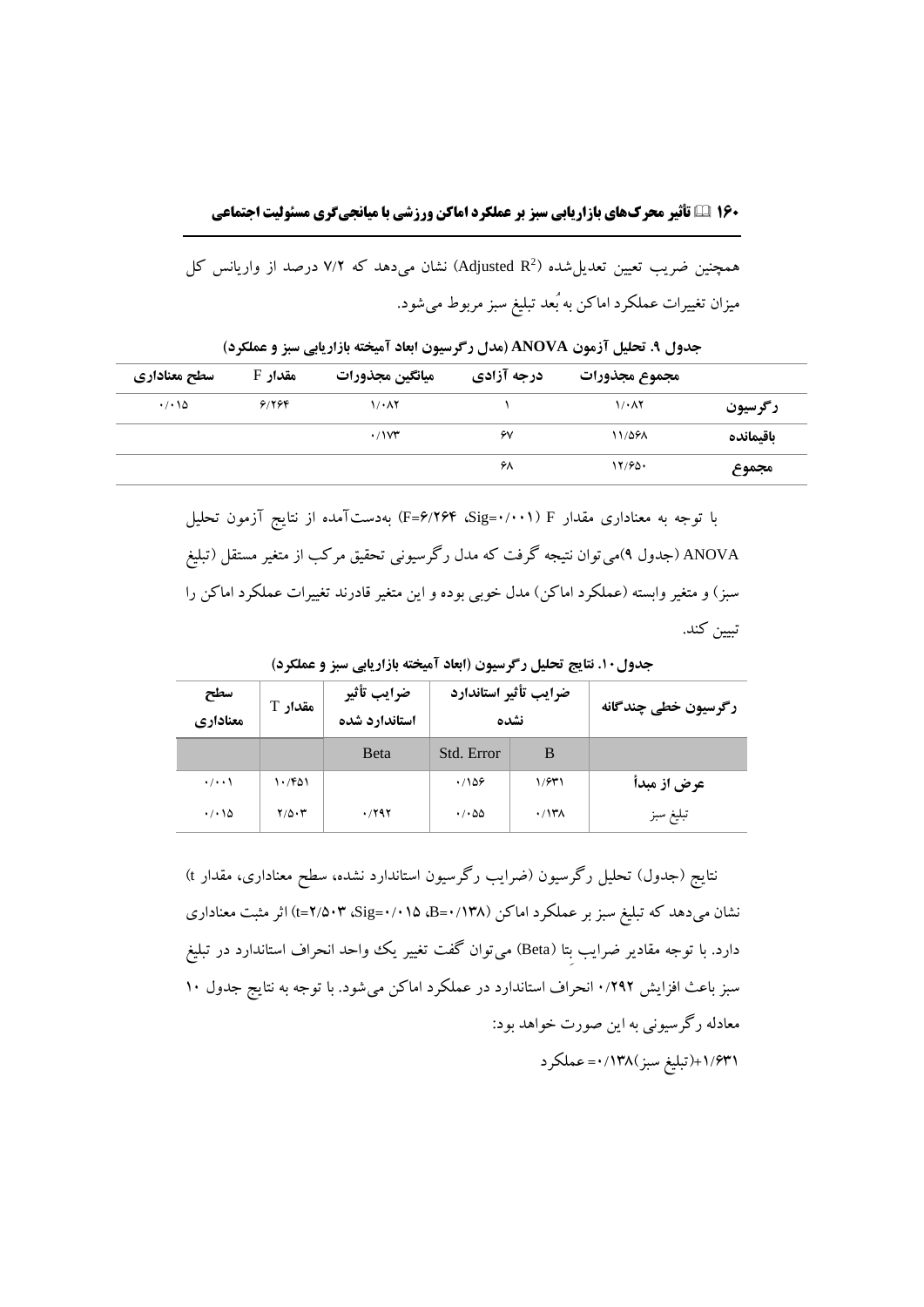در قسمت سوم تحقیق بهمنظور بررسی رابطه بازاریابی سبز و مسئولیت اجتماعی، با توجه به نرمال بودن توزیع داده از آزمون همبستگی پیرسون استفاده شد.

|                                  | مسئوليت اجتماعي      |                                 |       | متغيرها       |
|----------------------------------|----------------------|---------------------------------|-------|---------------|
| سطح معناداری                     | ضريب تعيين           | ضريب همبستگي                    | تعداد |               |
| .790                             | $\cdot$ / $\cdot$ 16 | .717 <sub>A</sub>               | ۶۹    | محصول سبز     |
| $\cdot$ /119                     | .7.70                | $\cdot$ /16 $\cdot$             | ۶۹    | تبليغ سبز     |
| $\cdot$ / $\wedge$ $\vee$ $\vee$ | $\cdot/\cdot\cdot$   | $-1$ . $\uparrow$ .             | ۶۹    | قيمت سبز      |
| $\cdot$ /var                     | $\cdot/\cdot\cdot$   | $\cdot$ / $\cdot$ $\tau$ $\tau$ | ۶۹    | توزيع سبز     |
| $\cdot$ /۳۴۸                     | $\cdot$ / $\cdot$    | .7110                           | ۶۹    | بازاریابی سبز |

**جدول .11 ماتریس همبستگی پیرسون )ابعاد آمیخته بازاریابی سبز و مسئولیت اجتماعی(**

<span id="page-17-0"></span>\*= معناداری در سطح 0/05≤P؛ \*\*= معناداری در سطح 0/01≤<sup>P</sup>

بر اساس نتایج آزمون همبستگی پیرسون [\)جدول \(](#page-17-0) بین محصول سبز )0/295=Sig، 0/128=r)، تبلیغ سبز )0/189=Sig، 0/160=r)، قیمت سبز )0/872=Sig، -0/020=r )و توزیع سبز )0/794=Sig، 0/032=r )با مسئولیت اجتماعی رابطه معناداری مشاهده نشد. همچنین بین بازاریابی سبز و مسئولیت اجتماعی )0/348=Sig، 0/115=r )ارتباط معناداری وجود نداشت.

بهمنظور بررسی تأثیر بازاریابی سبز بر عملکرد اماکن ورزشی از طریق مسئولیت اجتماعی از مدل تحلیل مسیر در نرمافزار Amos نسخه 24 استفاده شد.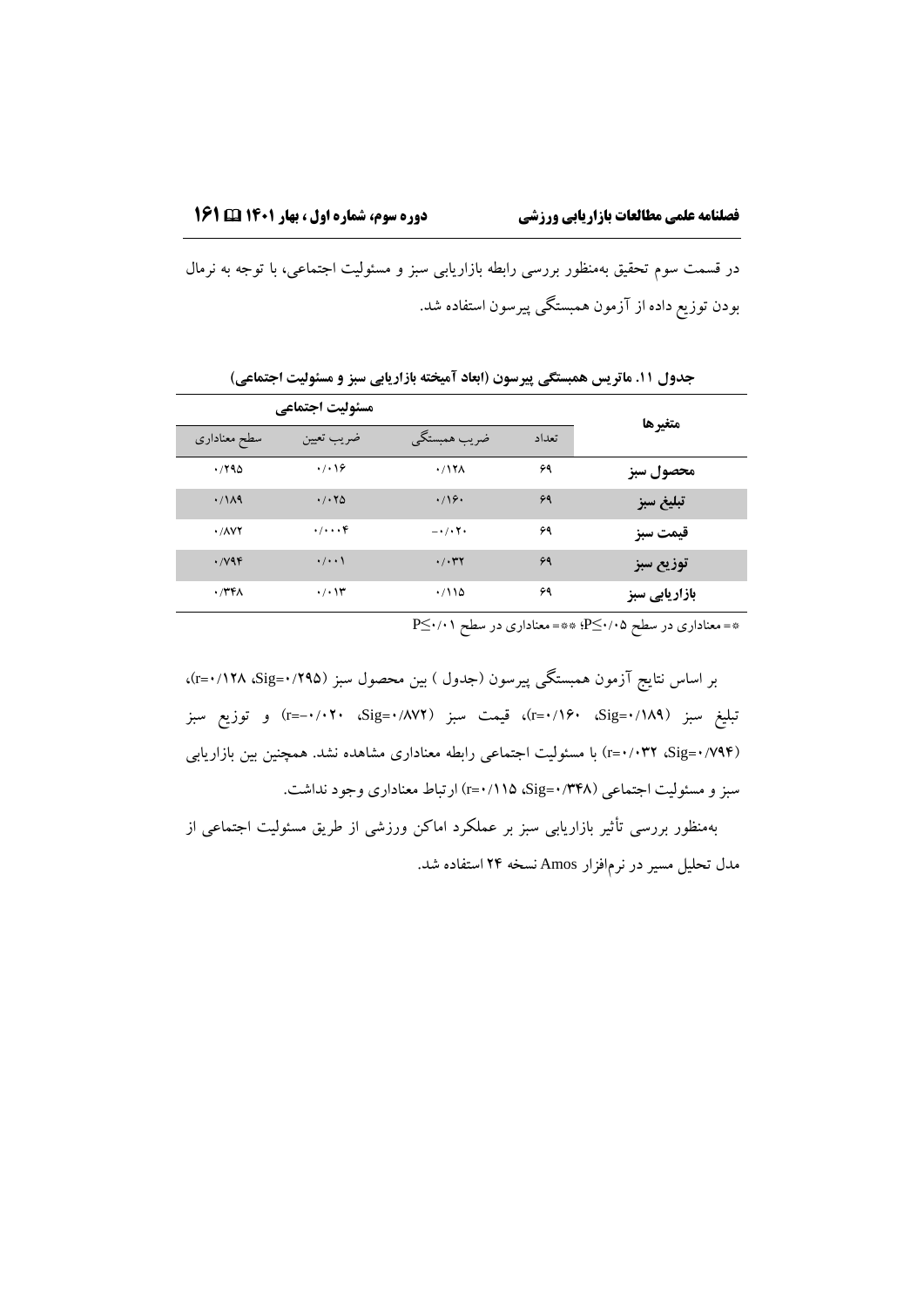

**شکل .2 مدل آزمون شده پژوهش**

| در مدل تحلیل مسیر تحقیق در حالت ضرایب رگرسیونی استاندارد شده ارائه شده است. |  |                                                                  |  |  |  |
|-----------------------------------------------------------------------------|--|------------------------------------------------------------------|--|--|--|
|                                                                             |  | مسیرهای مدل تحقیق بر اساس نتایج بهدستآمده از مدل بررسی خواهند شد |  |  |  |

| سطح<br>معناداري         | مقدار<br>بحرانی (t) | ضرايب رگرسيون<br>استاندارد شده<br>$(\beta)$ | ╰◢┅<br><u>. u</u><br>--<br>ضرايب رگرسيون<br>استاندارد نشده<br>(B) | --              | مسيرها      |                        |
|-------------------------|---------------------|---------------------------------------------|-------------------------------------------------------------------|-----------------|-------------|------------------------|
| $\cdot$ /٣۴١            | .7907               | .7110                                       | $\cdot$ / $\cdot$ $\wedge$ Y                                      | مسئوليت اجتماعي | $\lt_{---}$ | <b>ّ بازاریابی سبز</b> |
| .795                    | 1/464               | $\cdot$ /\\\                                | $\cdot$ / $\gamma$                                                | عملکر د         | $\lt_{---}$ | بازاریابی سبز          |
| $\cdot$ / $\cdot$ ۳ $V$ | $Y/\cdot \Lambda$ 9 | .7497                                       | .1999                                                             | عملکر د         | $\lt_{---}$ | مسئوليت اجتماعي        |

<span id="page-18-0"></span>**جدول .12 )مدل تحلیل مسیر(**

در مدلهای تحلیل مسیر و رگرسیون چندگانه تأیید یا رد معناداری ضرایب مسیر با توجه به اعداد معناداری مقدار t-Value)t صورت میگیرد. در صورتی رابطه تأیید می شود (در سطح خطای 0/05( که مقدار <sup>t</sup> بزرگتر از )1/96( یا کوچکتر از )-1/96( باشد که به ترتیب رابطه معنادار مثبت و معنادار منفی خواهد بود؛ بنابراین با توجه به مقادیر بهدستآمده )ضرایب رگرسیون استاندارد نشده، سطح معناداری، مقدار t) در (جدول )، مسئولیت اجتماعی بر عملکرد اماکن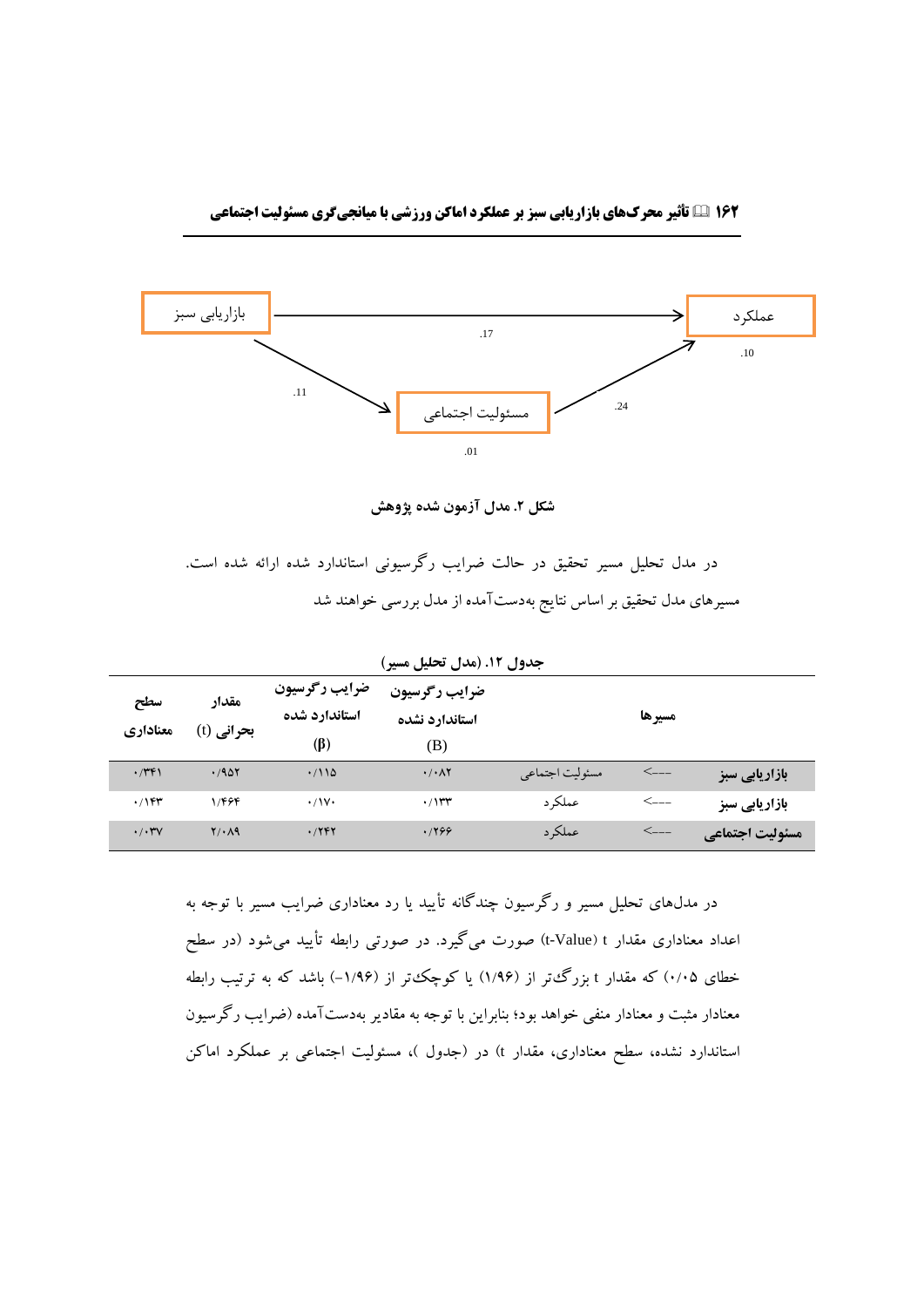)0/266=B، 0/037=Sig، 2/089 =tاثر مثبت معناداری داشتند و بر اساس نتایج تأثیربازاریابی سبز بر مسئولیت اجتماعی )0/341=Sig، 0/952=t)، بازاریابی سبز بر عملکرد )0/143=Sig، 1/464=t ) معنادار نبود.

در این تحقیق اثر میانجی مسئولیت اجتماعی در ارتباط بین بازاریابی سبز و عملکرد اماکن اماکن مورد بررسی قرار گرفت. برای بررسی اثرات غیرمستقیم متغیر مستقل بر متغیر وابسته ضرورت دارد تا شروط زیر ابتدا برقرار باشد. شرط اول این است که معناداری رابطۀ بین متغیر مستقل (بازاریابی سبز) و واسط (مسئولیت اجتماعی) تأیید شود و شرط دوم نیز تأیید معناداری رابطۀ بین متغیر واسط (مسئولیت اجتماعی) و وابسته (عملکرد ) میباشد. سپس در صورت برقرار بودن شروط باال ضریب مسیر رابطۀ غیرمستقیم، از ضرب بین ضریب مسیر رابطۀ بین متغیر مستقل با واسط و ضریب مسیر رابطۀ بین متغیر واسط با وابسته به دست میآید. در ادامه نتایج گزارش شده است.

بر اساس آنچه در )جدول 12( گزارش شدهاست مشاهده شد که اثر بازاریابی سبز بر مسئولیتپذیری اجتماعی معنادار نبود، اما «مسئولیت اجتماعی» اثر مثبت معناداری بر «عملکرد اماکن« با ضریب مسیر )0/24=β )و داشتند. با توجه به به این نتایج شرط اول بررسی اثرات غیرمستقیم یک متغیر (معناداری رابطه متغیر مستقل و متغیر میانجی) بر متغیر وابسته برقرار نیست. بنابراین مسئولیت اجتماعی نقش میانجی را در ارتباط بین بازاریابی سبز با عملکرد و توسعه پایدار اماکن نداشته است.

# **بحث و نتیجهگیری**

امروزه برخی از سازمانها و تولید کنندگان محصوالت ورزشی با به کار گیری اقداماتی، گام- های الزم را جهت کاهش اثرات نهایی بر محیطزیست برداشته اند. از جمله این اقدامات بازاریابی سبز است، یعنی توسعه زیستمحیطی با به کار گیری نقش مسئولیتپذیری اجتماعی بهمنظور نیل به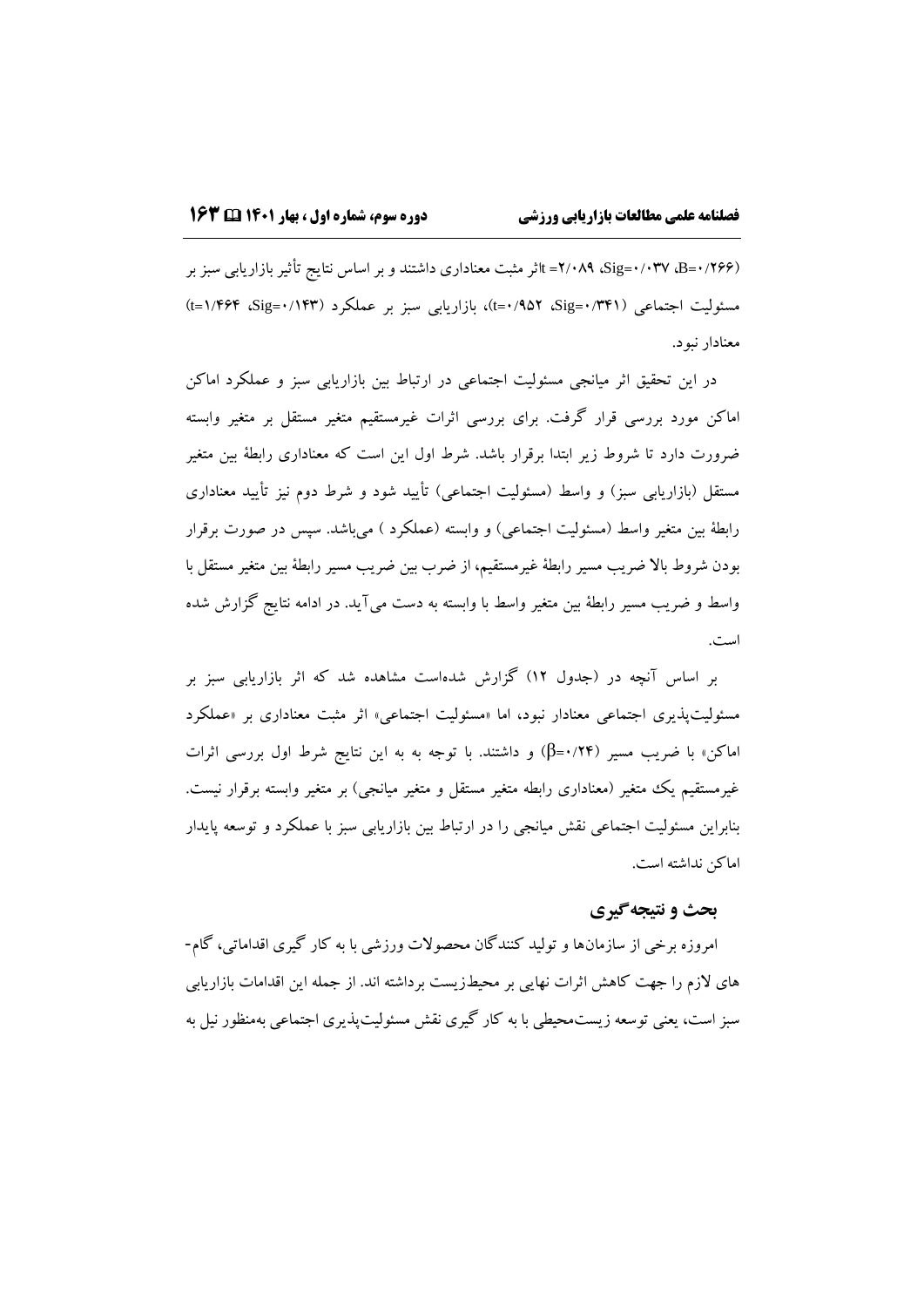**16۴ تأثیر محرکهای بازاریابی سبز بر عملکرد اماکن ورزشی با میانجیگری مسئولیت اجتماعی**

عملکرد بهتر و در نهایت توسعه پایدار. در این مقاله تالش نموده ایم تا به بررسی تأثیربازاریابی سبز بر عملکرد اماکن ورزشی دانشگاهها با میانجیگری مسئولیت اجتماعی بپردازیم. نتایج ضریب همبستگی چندگانه نشان می،دهد که در حالت کلی بین متغیرهای مستقل (تعهدات اقتصادی و تعهدات قانونی) و متغیر وابسته (عملکرد) ارتباط معناداری وجود دارد. و تحلیل رگرسیون )ضرایب رگرسیون استاندارد نشده، سطح معناداری، مقدار (t (نشان میدهد تعهدات قانونی بر عملکرد اماکن ورزشی دانشگاههای دولتی تهران اثر مثبت معناداری دارد، همچنین بر اساس نتایج اثر تعهدات اقتصادی بر عملکرد اماکن معنادار نبود. یکی از مؤلفههای بعد اجتماعی مسئولیت قانونی(سیاسی) است و تحقیق اثبات کرد که برای رسیدن به عملکرد بهتر باید به مسئولیتهای قانونی توجه ویژهای نمود؛ این موضوع با نتایج تحقیق He, Chen, Wang, Zhu, (2019) & Liu ,Yang که باهدف بررسی مدیریت مسئولیت اجتماعی برای پایداری در پروژه های بزرگ: چشم انداز انتقال نوآوری در مورد موفقیت انجام شد کامال همخوانی دارد. نتایج این پژوهش نشان می دهد که مسئولیت اجتماعی در پروژههای بزرگ تأثیر مثبت و معنیداری بر عملکرد پروژه دارد و هرچه توانایی نوآوری قوی تر باشد ، رابطه بین مسئولیت سیاسی و عملکرد پروژه/سازمان قوی تر است. همچنین در این راستا & Ghaderi, Mirzapour, Henderson ، Saeedpour , Aghaei & Elahi (2020) ، Darabi & Zoroastrian (2020) ،Richardson (2019) Lin, Yang & Liou (2009) ، Sheth & Babiak (2010) ،Javed, Rashid, Hussain & Ali (2019) ، (2009) Kent & Walker،) 2007 (Harris & Breitbarth ، در تحقیق خود مسئولیت قانونی را که یکی از عوامل مسئولیت اجتماعی است مؤثر بر عملکرد سازمان عنوان کردندکه با نتایج تحقیق حاضر همخوانی دارد. از طرفی (2012) Saghafian & Khalili , Sanobar ، رابطه ی بین مسئولیتپذیری اجتماعی با عملکرد مالی شرکتها مورد بررسی قرار دادند که نتایج این پژوهش نشان داد بین متغیّر مسئولیت پذیری اجتماعی و هر یک از ابعاد آن با متغیّر عملکرد مالی، رابطهای وجود ندارد. که با نتایج تحقیق ما همسو نمیباشد. طبق نتایج حاصل شده و پژوهشهای مورد بررسی به نظر میرسد نوع سازمانها و راهبردهای آنها در برجسته کردن برخی از ابعاد مسئولیت اجتماعی در رابطه با عملکرد سازمانها تأثیر بسزایی داردند. قابل ذکر است که عملکرد سازمانها بسیار متوع و متناسب با نوع سازمان و محصوالت آن لزوم پایبندی به هر یک از ابعاد مسئولیت اجتماعی بیشتر احساس شود؛ لذا لزوما در سازمانها تمام ابعاد مسئولیت اجتماعی نمود پیدا نمیکند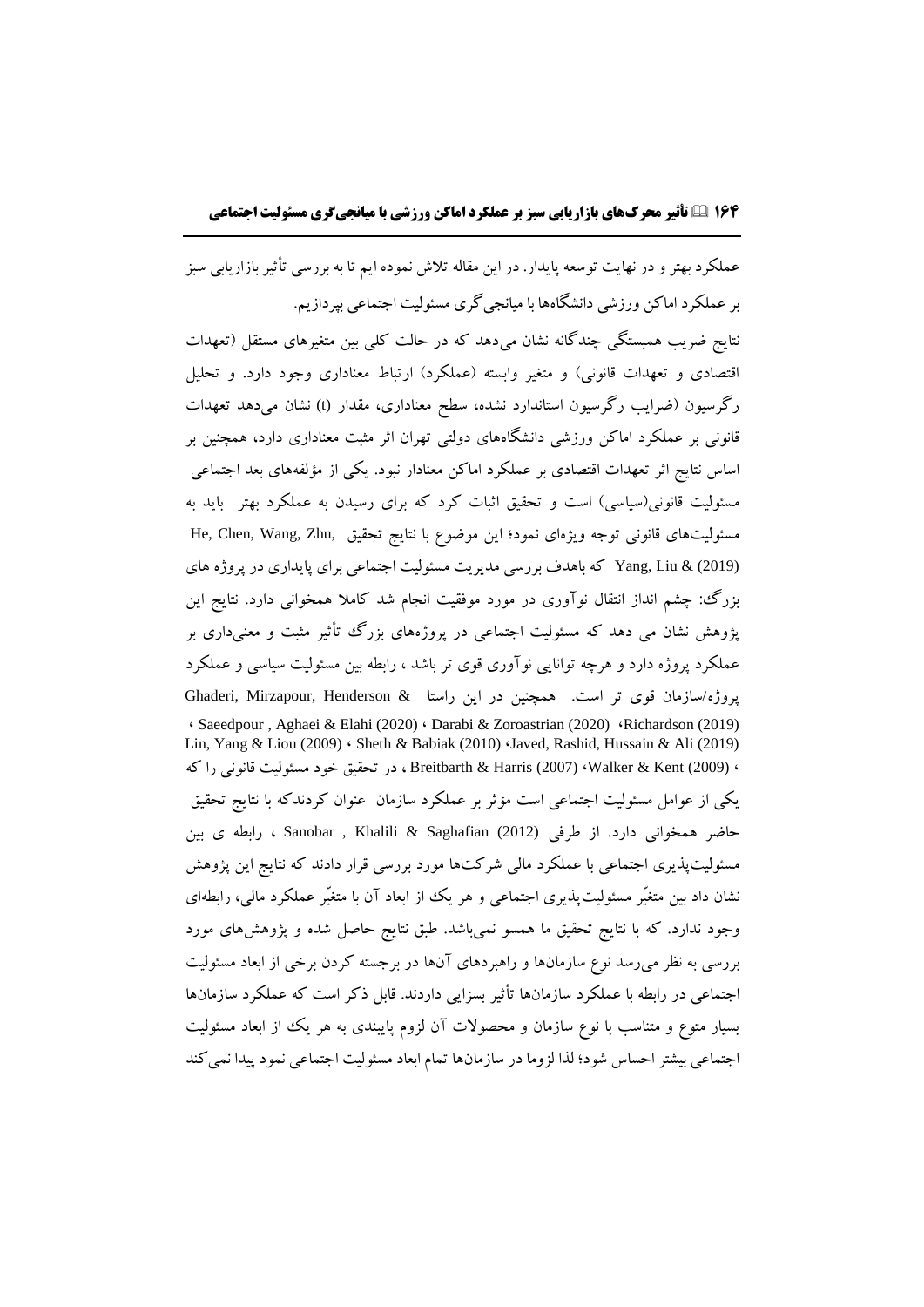از آنجایی که دانشگاهها ، بهطور دقیق تر اماکن ورزشی و ادارات تربیتبدنی دارای قوانین، مقررات و استانداردها پیکربندی شده و مشخص هستند، رعایت این استانداردها یا همان مسئولیت قانونی تأثیر بسزایی در بهبود عمکرد اماکن ورزشی که همانا بهبود ارائه خدمات ورزشی است، دارد (البته این به معنای چشم پوشی از سایر مسئولیتهای اجتماعی نیست درحالی که باید مسئولیتهای قانونی را در اولویت قرار داد). لذا پیشنهاد میشود اماکن ورزشی مورد استفاده از ایمنی و امنیت قابل قبولی برخوردار باشند و بیمه ورزشی برای دانشجویان مد نظر قرار گیرد.

با توجه به نتایج قسمت دوم تحقیق در حالت کلی بین متغیر مستقل )تبلیغ سبز( و متغیر وابسته (عملکرد اماکن) ارتباط معناداری وجود دارد. و تحلیل رگرسیون (ضرایب رگرسیون استاندارد نشده، سطح معناداری، مقدار t )نشان میدهد که تبلیغ سبز بر عملکرد اماکن اثر مثبت معناداری دارد. تبلیغ سبز باید صراحتا یا ضمنا رابطه بین محصول یا خدمت را با محیطزیست بیان کند و نوعی سبک زندگی سبز را ترویج دهد. ورزش فی نفسه سبک زنگی سالم و در عین حال بی ضرر برای خود و محیط را ترویج میدهد و کیفیت ارائه خدمات ورزشی به مراجعهکنندگان کیفیت عملکرد اماکن ورزشی را تضمین میکند و خودباعث تبلیغ این اماکن میشود اما تنها این کافی نیست؛ اطالع رسانی و تبلیغاتی که بیان کننده بی ضرر بودن برای محیطزیست هستند جهت ایجاد نگرش مثبت در مخطبین نسبت به ورزش و اماکن ورزشی دانشگاهها، مراجعه به آن و دریافت خدمات یا بهطور کلی عملکرد اماکن ورزشی تأثیر بسزایی دارد. علت متاثر نبودن قیمت سبز بر عملکرد را میتوان رایگان بودن و یا قیمت بسیار پایین استفاده از اماکن ورزشی دانست چرا که اماکن ورزشی دانشگاهها برای درآمدزایی نیستند که بتواند بر عملکرد آن تأثیر داشته باشد. در این Haghighi nasab, Yazdani & (2015) ،Ghanbari & Dehghan (2019) تحقیق نتایج راستا Seman, Govindan, Zakuan, Saman, Hooker & Ozkul (2019) ، Davarpanah Kiasarai ، (2015) Azman Noor & Zuhairah ،) 2017 (Huang & Li نشان داد بین بازاریابی سبز و عملکرد ارتباط معناداری وجود دارد.

بر اساس نتایج آزمون همبستگی پیرسون بین محصول سبز، تبلیغ سبز، قیمت سبز و توزیع سبز با مسئولیت اجتماعی رابطه معناداری مشاهده نشد. Deljoi Shahir, Seifizadeh & Gholami (2019) Mubarakabadi، [تأثیر بازاریابی سبز بر شهرت شرکت براساس مسئولیت اجتماعی و](https://www.sid.ir/fa/journal/ViewPaper.aspx?id=359104)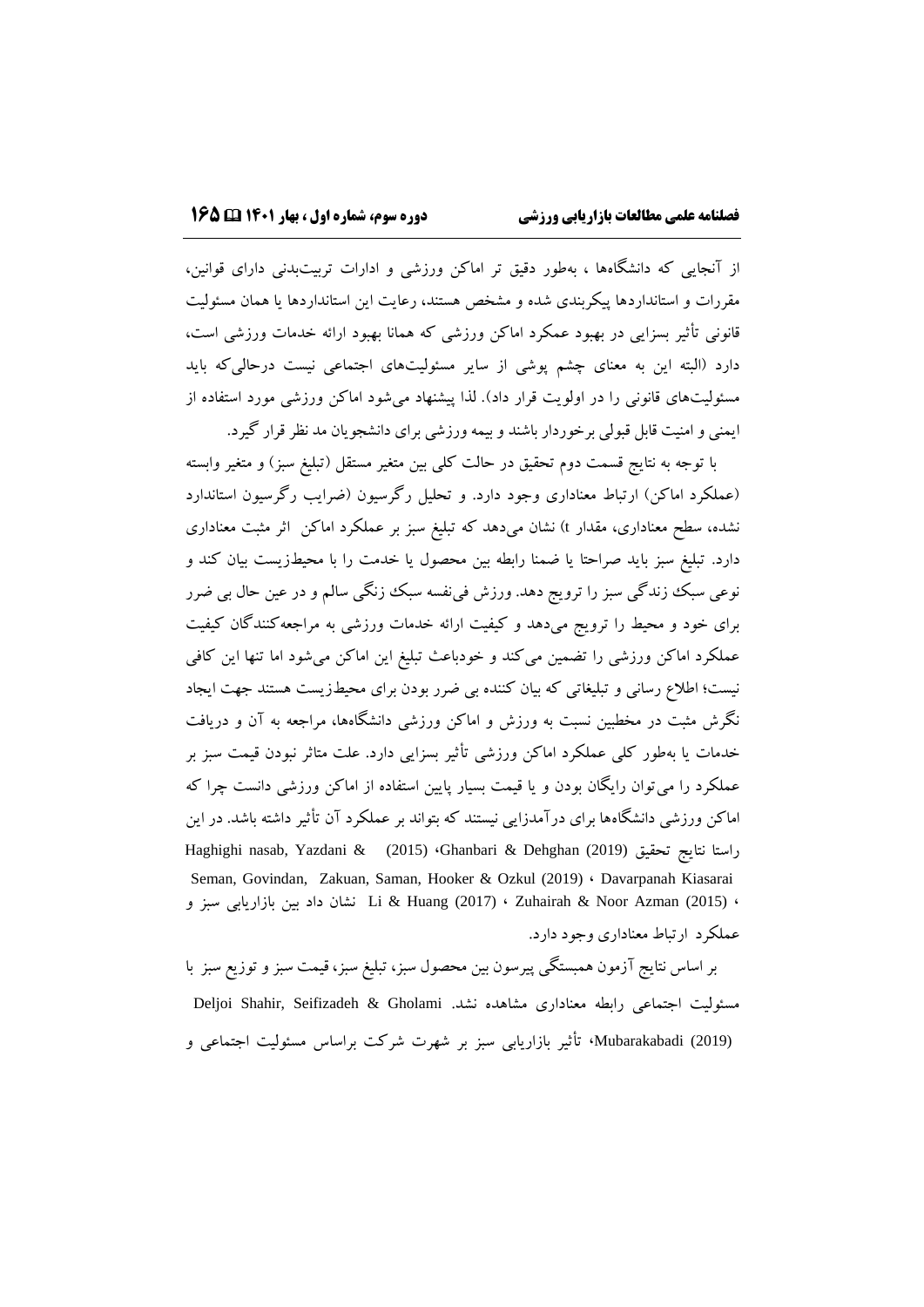[تصویر محصول شرکت](https://www.sid.ir/fa/journal/ViewPaper.aspx?id=359104) را سنجید. رتبه بندی مؤلفه های مربوط به شاخصهای بازاریابی سبز، نشان داد که در شاخصهای بازاریابی سبز، مؤلفه آگاهی از بازاریابی سبز در باالترین رتبه اما مؤلفه مسئولیت اجتماعی در پایین ترین رتبه قرار گرفتند که نتایج تقریبا همسو با نتایج پژوهش میباشد.

نتایج تجزیهوتحلیل(2015) Banytė & Gadeikienė ، نشان میدهد که دانشمندان رویکردهای مختلفی را برای بررسی تأثیر مسئولیت اجتماعی بر نتایج شرکت انتخاب میکنند. با این وجود ، از دید بازاریابی ، نتایج نامشهود مانند روابط طوالنی مدت بین شرکت و مصرفکننده می تواند بهعنوان مهمترین مزیت شرکت برای ادغام مسئولیت اجتماعی در فعالیت های شرکت توصیف شود. اما از آنجایی که محصول اماکن ورزشی دانشگاهها در قالب خدمات ورزشی، بدون واسطه و مستقیم عرضه میشود و اینکه قسمت ملموس این خدمات برای مصرفکنندگان سالم و بدون ضرر نمود پیدا می کند دلیل کمرنگ بودن نقش مسئولیت اجتماعی را بر بازاریابی سبز اماکن Allameh Haery, Raei Dehaghi ،Ko, Hwang & Kim (2013)طرفی از .میکند روشن ورزشی (2013) Yazdani & ، رابطه میان بازاریابی سبز و مسئولیت اجتماعی را مورد تایید قرار دادند که با نتایج تحقیق همسو نبود.

با توجه به نتایج تحقیق اثر بازاریابی سبز بر مسئولیتپذیری اجتماعی معنادار نبود، اما مسئولیت اجتماعی اثر مثبت معناداری بر عملکرد اماکن با ضریب مسیر و داشت. با توجه به این نتایج شرط اول بررسی اثرات غیرمستقیم یک متغیر (معناداری رابطه متغیر مستقل و متغیر میانجی) بر متغیر وابسته برقرار نیست. بنابراین مسئولیت اجتماعی نقش میانجی را در ارتباط بین بازاریابی سبز با عملکرد و اماکن نداشته است. اما در پژوهش های Mohammadi, Bahr al-Ulum & (2016) ، Suki & Azman (2016) ،Jafari, Hamedi, Biranvand & Javanmard (2019) ، Hosseini Nia نقش مسئولیت اجتماعی بهعنوان میانجی عملکرد و جو اخالقی، بازاریابی سبز و قصد خرید، آگاهی از بازاریابی سبز و قصد خرید تایید شده است که همسو با نتایج این پژوهش نیست. بازاریابی سبز تحت نیرو محرکه مسئولیت اجتماعی نیازمند این است که دولت، سازمان و مصرف-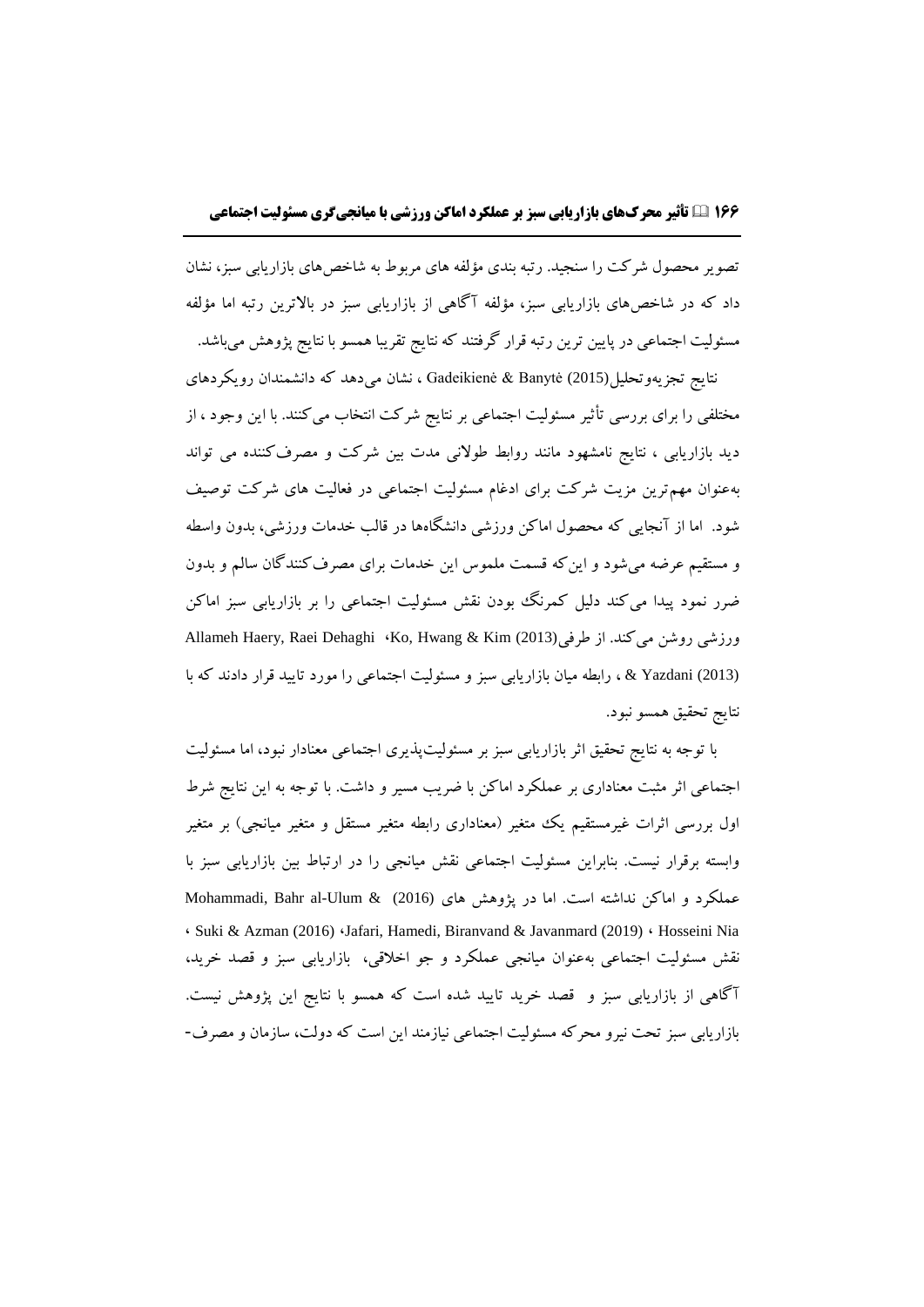کنندگان همکاری کنند تا یک جامعه سالم را تشکیل دهند که در آن دولت رفتارهای سبز را هدایت میکند، سازمان محصول سبز را تولید میکند و مصرفکنندگان محصول سبز را مصرف میکنند اما زمانی که این همکاری بهصورت کامل انجام شود و دولت و سازمان با یکدیگر همکاری کنند و به مسئولیتهای خود پایبند باشند بازاریابی سبز نمود پیدا میکند لذا عدم ارتباط بین مسئولیت اجتماعی و بازاریابی سبز متعادل نبودن این همکاری را یادآور میشود.

بر این اساس پیشنهاد میشود در محوطه دانشگاه دوچرخه جایگزین سایر وسائل نقلیه شود، برای گندزدایی و تصفیه آب استخر از جدید ترین و بیضرر ترین روش موجود استفاده شود، در صورت عایق نبودن پنجره سالن ها نسبت به تعویض آن اقدام شود، تبلیغ برنامهها و خدمات بهصورت الکترونیک که در مقایسه با تبلیغات کاغذی اثر سوئی برای محیطزیست ندارد صورت پذیرد تا به نوعی سبک زندگی سبز را ترویج دهد تا در نهایت باعث بهبود عملکرد اماکن ورزشی دانشگاه میشود.

### **مالحظات اخالقی**

در جریان اجرای این پژوهش و تهیه مقاله کلیه قوانین کشوری و اصول اخالق حرفهای مرتبط با موضوع پژوهش از جمله رعایت حقوق آزمودنیها، سازمانها و نهادها و نیز مؤلفین و مصنفین رعایت شده است. پیروی از اصول اخالق پژوهش در مطالعه حاضر رعایت شده و فرمهای رضایتنامه آگاهانه توسط تمامی آزمودنیها تکمیل شد.

## **حامی مالی**

هزینههای مطالعه حاضر توسط نویسندگان مقاله تأمین شد.

# **تعارض منافع**

بنابر اظهار نویسندگان مقاله حاضر فاقد هرگونه تعارض منافع بوده است و این مقاله قبالا در هیچ نشریهای اعم از داخلی یا خارجی چاپ نشده است و صرفاا جهت بررسی و چاپ به فصلنامه مطالعات بازاریابی ورزشی ارسال شده است.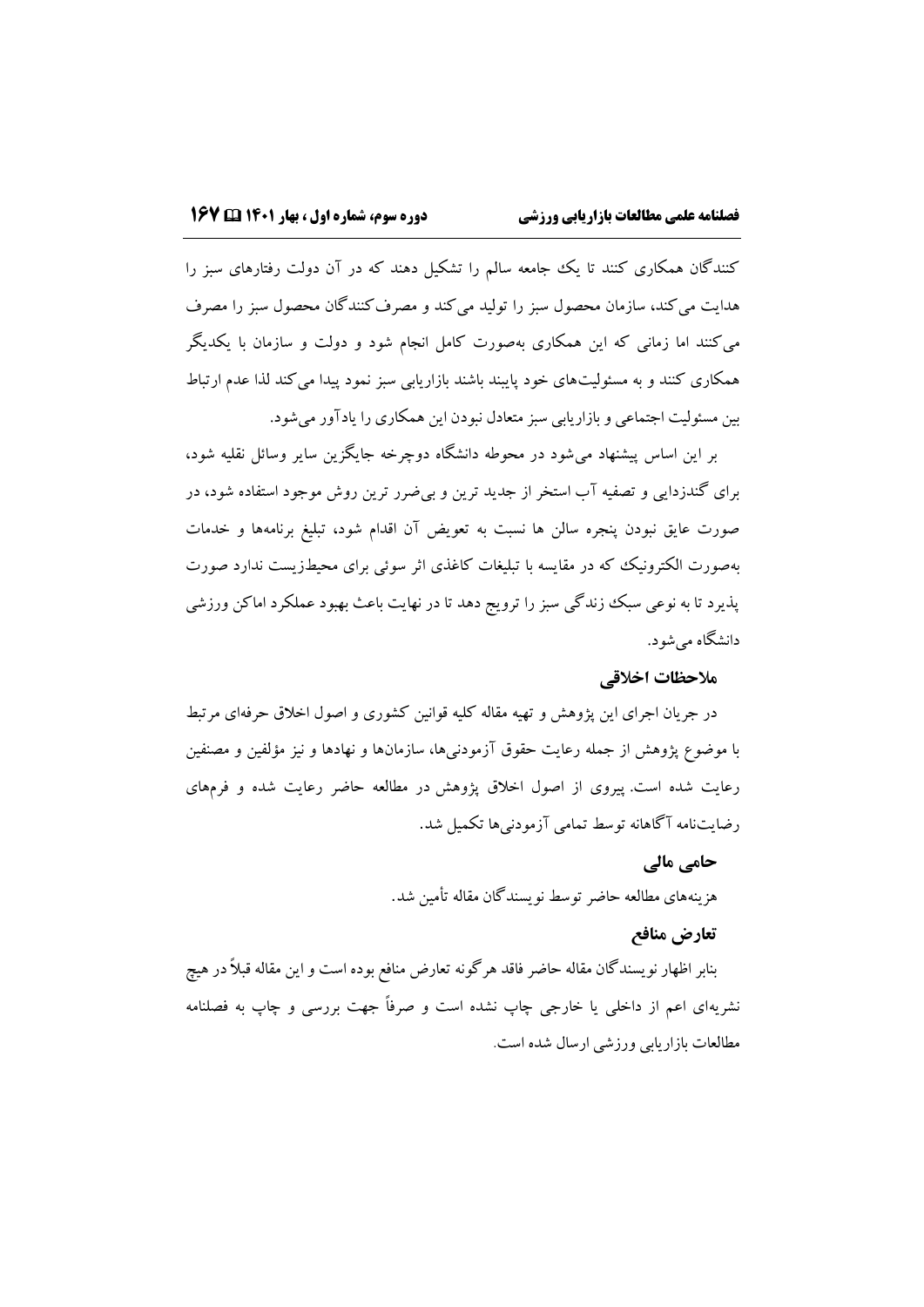#### **References**

Afrozeh, M. S., Mozaffari, S. A. A., Aghayi, Najaf., & Saffari, M (2017). Developing a model of the consequences of the development of social responsibility of professional football clubs in Iran. Journal of Sports Management. 8 (6): 977-997. [in Persian]

Aghazadeh, H., Estiri, M., & Mohammadi, A. (2008). Investigating Intra-Organizational Barriers to Marketing of Iranian Sports Institutions. Movement, 36. [in Persian]

Allameh Haery, M., Raei Dehaghi, M., & Yazdani, A. (2013). Effect of Green Marketing on Consumer Purchase Intentions With Regard to the Company's Image as a Mediator in the Retail Setting Case study: The Customers of Naghshe-e Jahan Sugar Company. International Journal of Academic Research in Business and Social Sciences, 3 (11). [in Persian]

Arimi, M. R., & Iranban. (2017). Investigating the relationship between green supply chain and organizational performance. 3rd. international Conference on Modern Research in management economics & humanities. [in Persian]

Baghban Baghestan, E., Bagheri, H., & Nazemi, A. (2021). The Effect of Green Marketing on Purchase Intention of Customers to Sports Products with Mediating Role of Brand Image. Sports Marketing Studies, 2(4), 198-177. [in Persian]

Bakhshandeh, H., Jalali Farahani, M., & Sajjadi, S. (2015). Effect of social responsibility on team identification in Iran's football pro league. Sport Management Studies, 7(29), 175-192. [in Persian]

Barakhas, H., Hemmatinejad, M. A., & Izanloo, Z. (2020). Investigating the effect of green marketing on the behavioral intentions of consumers of sports brands with the mediating role of social responsibility and brand preference. Sports Support, Management and Marketing Research, 1 (2), 50-26. [in Persian]

Breitbarth, T., & Harris, P. (2007). Conceptualising the role of corporate social responsibility in professional football. Ponencia presentada en Anzmac.

Chinee forosh, H., & Sheikhzadeh, H. (2011) Relationship between organizational performance and green supply chain in the country's petrochemicals. 69, 26-33. [in Persian]

Darabi, S., & Zoroastrian, Sh. (2020). The effect of social responsibility on organizational performance with emphasis on the strategic role of reputation on employees of sports and youth departments in western Iran. Journal of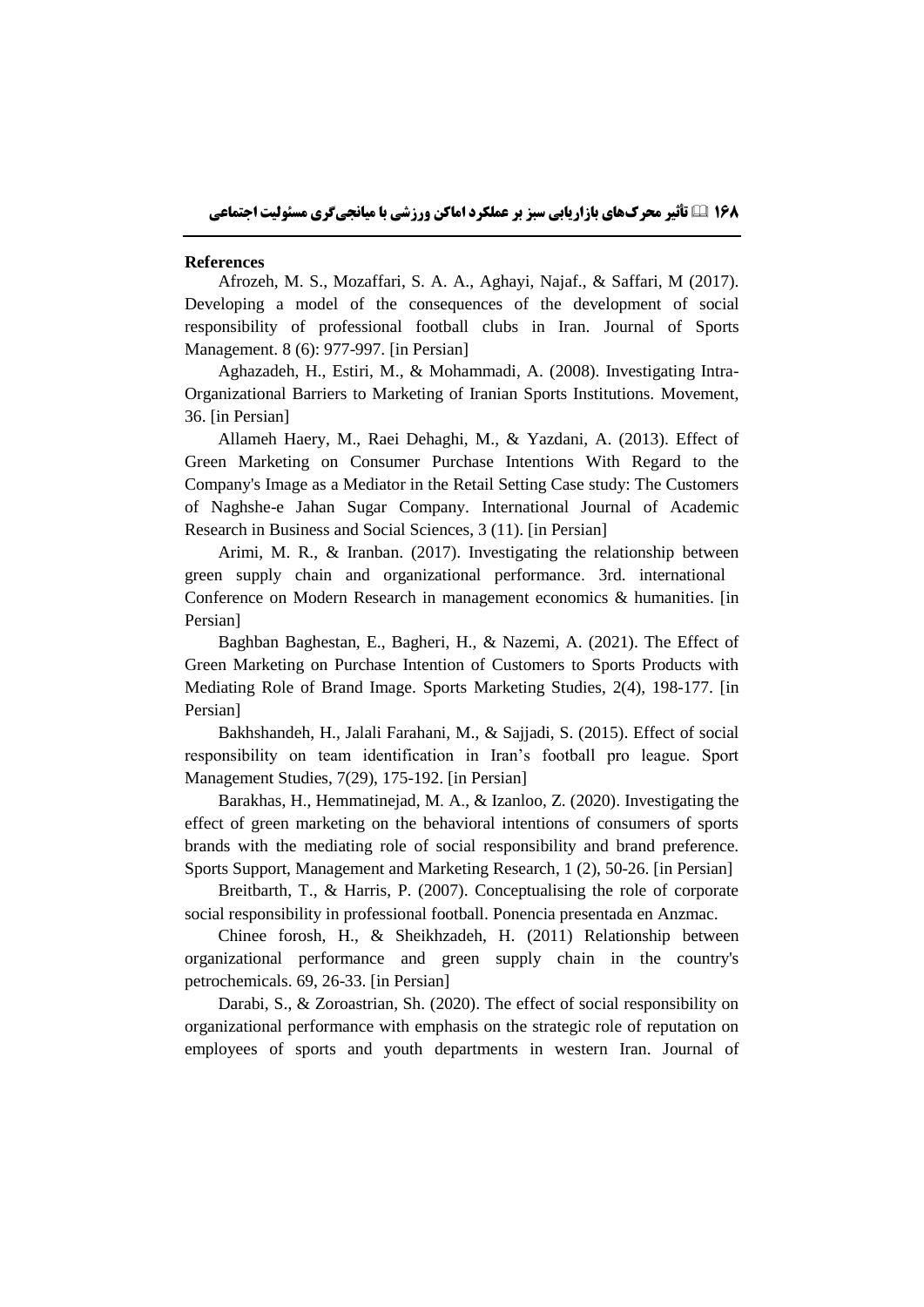Organizational Behavior Management Studies in Sport, 5 (4): 101-110. [in Persian]

Dehghani, M., Dehghan dehnavi, H., & Nayebzadeh, S. (2014). Examining influence of knowledge management practices on organization's performance: Case study Dena Tire company. Indian Journal of Scientific Research, 260. [in Persian]

Deljoi Shahir, J., Seifizadeh, S., & Gholami Mubarakabadi, R. (2019). The Impact of Green Marketing on Company Reputation Based on Social Responsibility and Company Product Image New Applied Studies in Economics and Accounting. New applied studies in management, economics and accounting 3 (1): 7-18. [in Persian]

Diwandari, A., Vafaee, A., & Hassanpour, A. (2009). Designing and presenting a comprehensive system for evaluating the performance of banking system employees (case study of Bank Mellat), Journal of Industrial Management, Faculty of Humanities, Islamic Azad University, Sanandaj Branch, 3 (5). [in Persian]

Emami, M., & Asgharnia, M. (2008). Organizational Performance Move from performance appraisal to performance management. Fifth International Management Conference, Tehran. [in Persian]

esmaeili, M., & Ferdowsi, M. (2021). The effect of entrepreneurial marketing on the financial performance of sports products manufacturers with the mediating role of Information Technology. Sports Marketing Studies, 2(2), 127-150. [in Persian]

Gadeikienė, A., & Banytė, J. (2015). Discourse on corporate social responsibility in the context of marketing scientific research. Procedia-Social and Behavioral Sciences, 213, 702-708.

Ghaderi, Z., Mirzapour, M., Henderson, J. C., & Richardson, S. (2019). Corporate social responsibility and hotel performance: A view from Tehran, Iran. Tourism Management Perspectives, 29, 41-47. [in Persian]

Ghanbari, M., & Dehghan, S. (2019). Investigating the effect of green marketing strategy on organizational performance in sports federations. Elite of Science and Engineering, 15 (3), 28-38. [in Persian]

Ghanbari, Mehdi, & Seyed amin Dehghan. (2019). Investigating the effect of green marketing strategy on organizational performance in sports federations. Elite of Science and Engineering, 15 (3), 28-38. [in Persian]

Haery, F. A., Dehaghi, M. R., & Yazdani, A. (2013). Effect of green marketing on consumer purchase intentions with regard to the company's image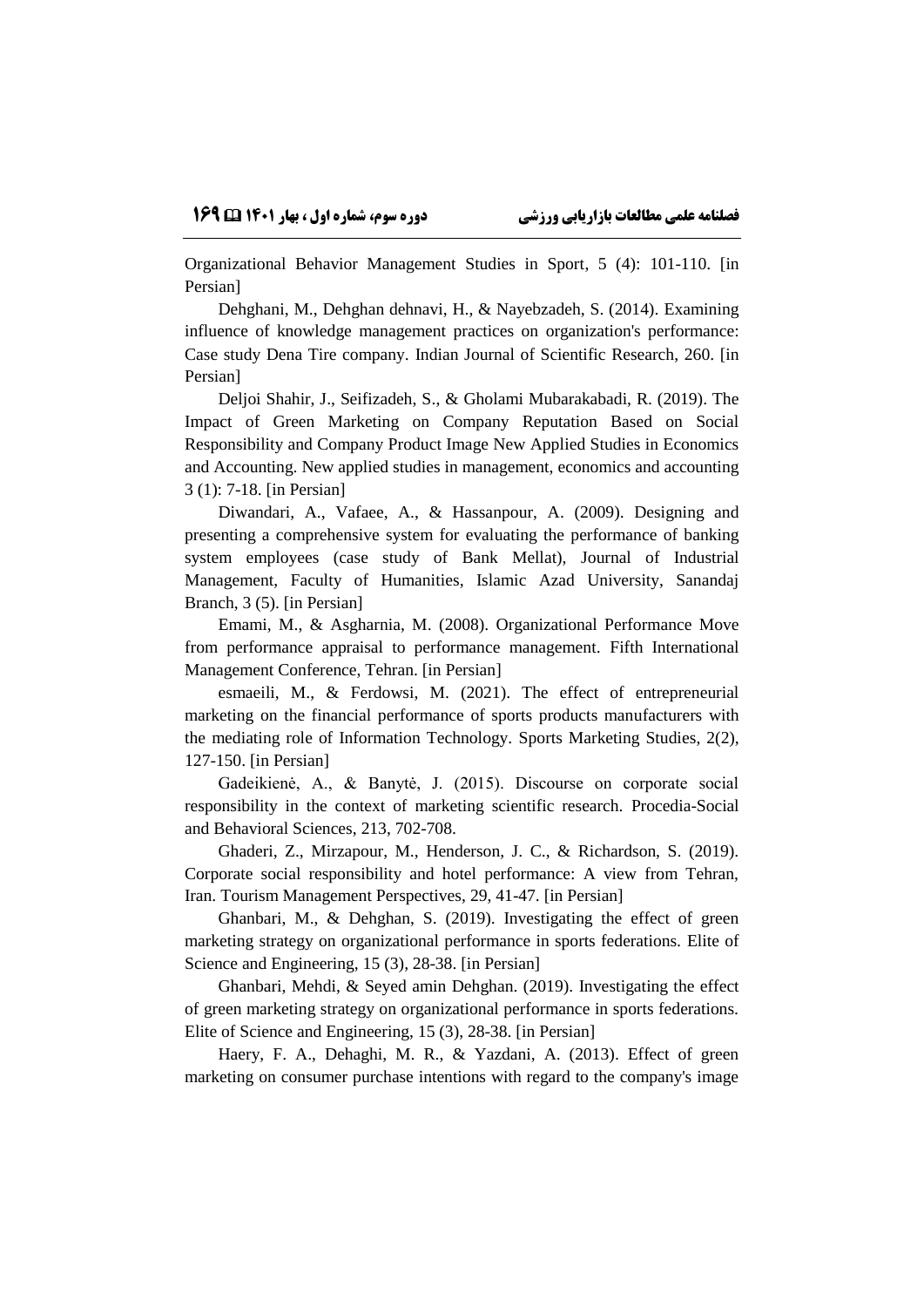as a mediator in the retail setting case study: The customers of Naghshe-e Jahan Sugar Company. International Journal of Academic Research in Business and Social Sciences, 3(11), 442.

Haghighi nasab, M., Yazdani, H. R., & Davarpanah Kiasarai, F. (2015). The Impact of Senior Management Support on Environmental Measures on Green Marketing Strategy and Environmental Performance of Industrial Businesses. Iran New Marketing Research, 6 (1): 23-38. [in Persian]

He, Q., Chen, X., Wang, G., Zhu, J., Yang, D., Liu, X., & Li, Y. (2019). Managing social responsibility for sustainability in megaprojects: An innovation transitions perspective on success. Journal of Cleaner Production, 241, 118395.

Jafary, S., Hamedi, O., Biranvand, T., & Javanmard, Maryam. (2019). The effect of green retrieval on customer purchase intention with the mediating role of corporate social responsibility (Case study: Customers of Shir Pegah Lorestan Company in Khorramabad). National Conference on Management Research and Humanities in Iran. [in Persian]

Jalali Farahani M., Sport Facilities Management. 4th ed. Tehran: University of Tehran Press; 2014. 218 [In Persian].

Javed, M., Rashid, M. A., Hussain, G., & Ali, H. Y. (2019). The effects of corporate social responsibility on corporate reputation and firm financial performance: Moderating role of responsible leadership. Corporate Social Responsibility and Environmental Management.

Kontogianni, E., Zafeiroudi, A., & Kouthouris, C. (2020). Integrating Green Marketing Issues in Water Sport Recreation Activities. Journal of Physical Education, 7(1), 44-54.

Li, Y. H., & Huang, J. W. (2017). The moderating role of relational bonding in green supply chain practices and performance. Journal of Purchasing and Supply Management, 23(4), 290-299.

Lin, C. H., Yang, H. L., & Liou, D. Y. (2009). The impact of corporate social responsibility on financial performance: Evidence from business in Taiwan. Technology in Society, 31(1), 56-63.

Polonsky, M. J., & Rosenberger III, P. J. (2001). Reevaluating green marketing: a strategic approach. Business horizons, 44(5), 21-30.

Pride William, M., & Ferell, O. (1995). Marketing (Concepts and Strtegics). Houghton Mifflin.

Roberts, P., & Dowling, G. (2002). Corporate reputation and sustained superiorfinancia performance. Strategic managemen Journal, 23(12), 1077-1093.